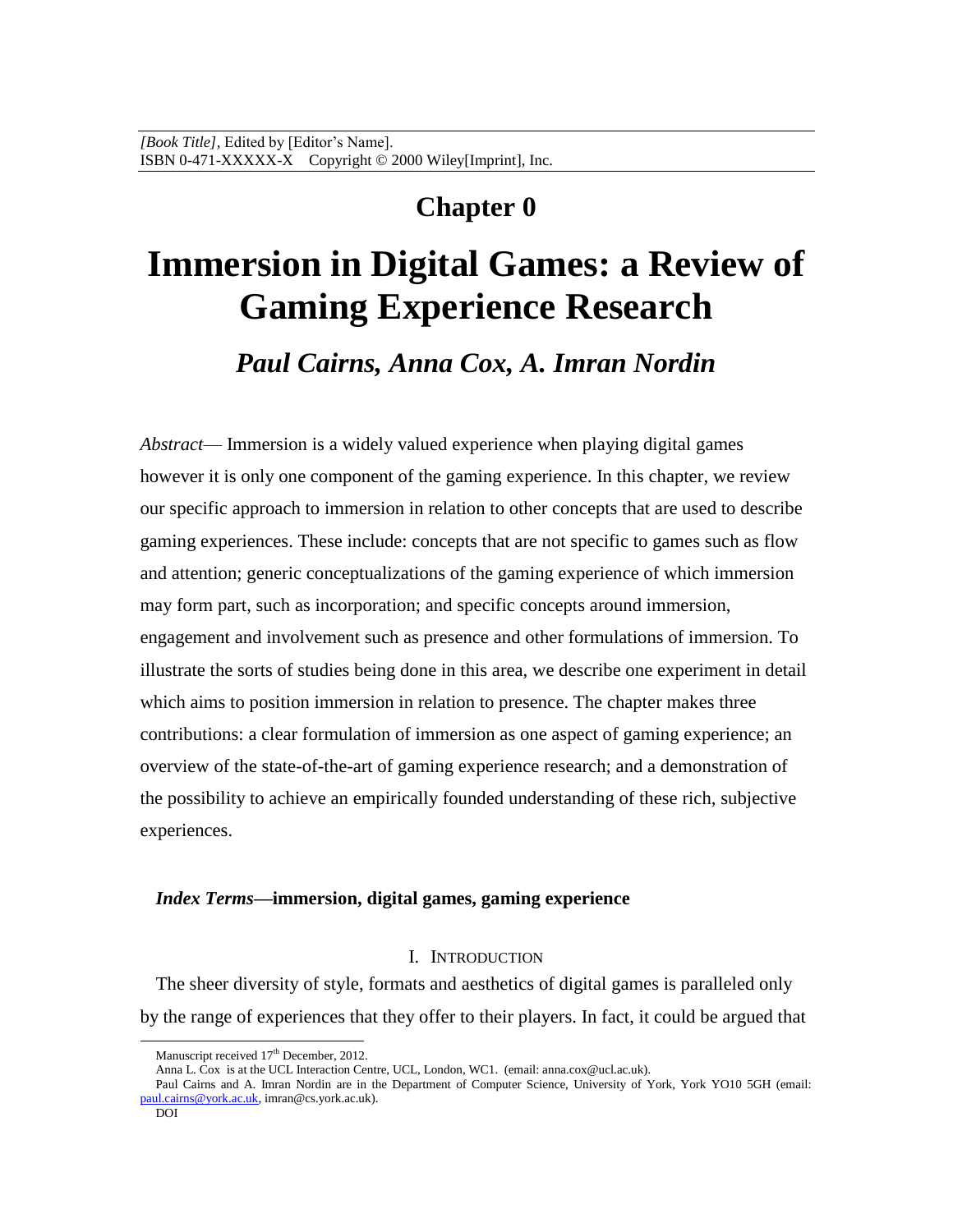diversity in games is driven by the desire to offer new and compelling experiences to players. Games have moved from simple activities like shooting as many aliens as possible (*Space Invaders*) or keeping an abstract tennis ball in play (*Pong*) to vast complex worlds (*World of Warcraft*) offering sophisticated back stories (*Heavy Rain*), monumentally beautiful landscapes (*The Shadow of the Colossus*), dream-like explorations of time (*Braid*), almost unlimited building resources (*Minecraft*) and shooting as many aliens as possible (*Duke Nukem 3D*) (though admittedly in much more interesting and complicated ways).

Undoubtedly, players experience games in a subjective way from the anticipation before purchase [\[1\]](#page-28-0) to the drive to pick up a game and play again [\[2\].](#page-28-1) However, throughout the enormous individual experiences had by many millions of players across a wide range of games, certain types of experience are consistently reported: fun, immersion, challenge and so on. In this chapter, we focus on the idea of immersion in games as it has consistently proved itself to be an important component of the experience players seek from games [\[3\]](#page-28-2) and has been a sustained focus of our research into games over the past ten years.

Here we review the work on gaming experience with the aim of positioning immersion in relation to the various other, generic experiences that games offer. With such a wide variety of other approaches to gaming experience, there is a risk that immersion is just a re-packaging of other, potentially more important, concepts. The aim in this chapter is therefore to make clear distinctions between immersion and the other experiences that games offer. The chapter therefore functions as review of the general gaming experience literature but with a focus on better formulating the notion of immersion. To do this, we discuss the findings of several studies in this area, some of which have not previously appeared in the literature. Before going any further though, it is worth making clear what we mean by immersion based on our research to date.

#### II. INTRODUCING IMMERSION

Immersion, as we use the term here, is intended to mean the engagement or involvement a person feels as a result of playing a digital game. A more colloquial expression would be to say that a person feels as if they are "in the game" and as such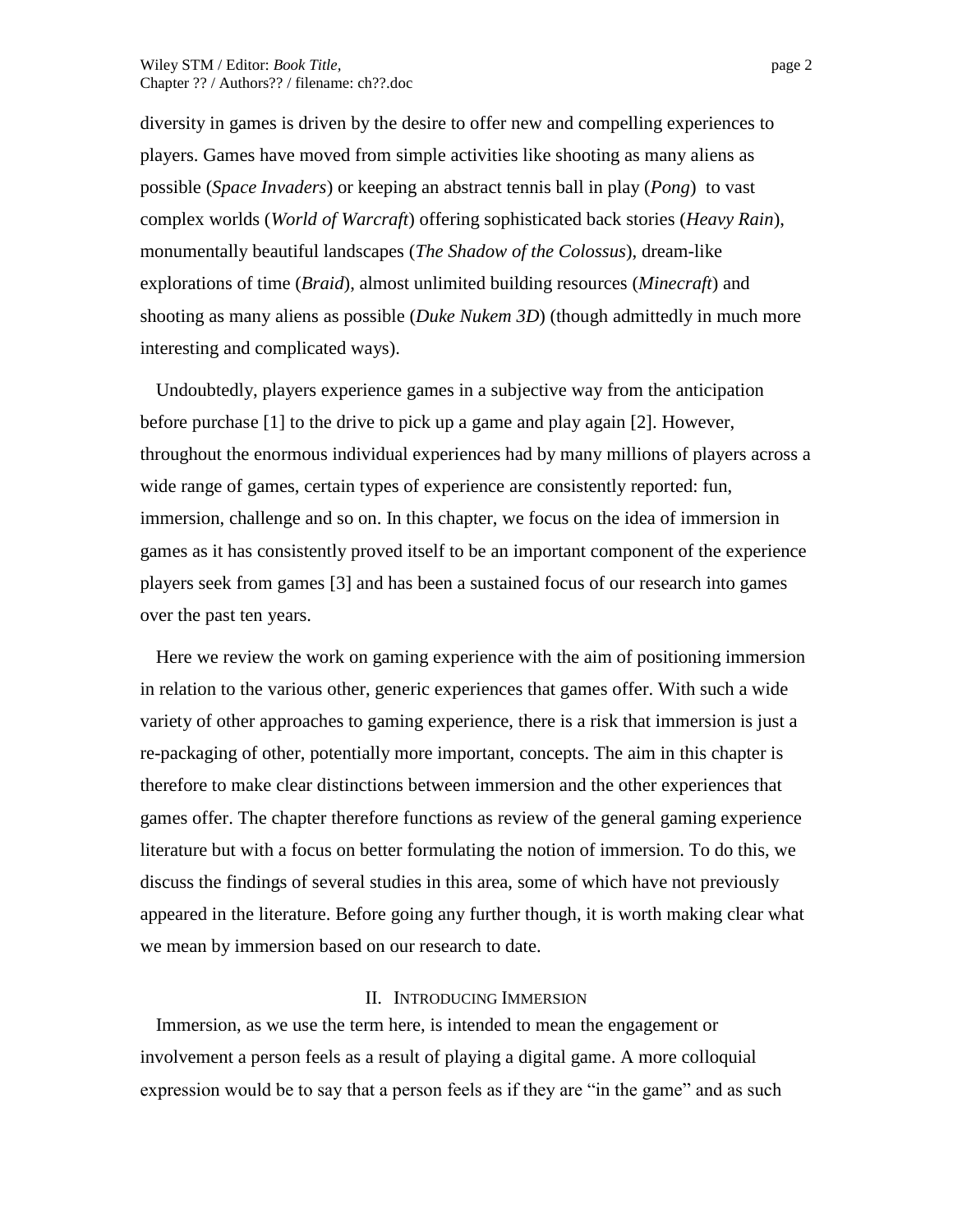#### Wiley STM / Editor: *Book Title,*  Chapter ?? / Authors?? / filename: ch??.doc

immersion has parallels with the idea of being immersed in water [\[4\].](#page-28-3) This term is widely used by players and reviewers alike though very much in a casual, colloquial sense but clearly as a positive component of any gaming experience. This led Brown and Cairns [\[3\]](#page-28-2) to further study what players meant by this term. They conducted a qualitative, grounded theory study with gamers in order to investigate their experiences of immersion. It was found that players were able to distinguish different levels of immersion in games and these corresponded to their sense of engagement and involvement in the game. The basic level of immersion is engagement where players simply invest time and effort to play the game. The next level is engrossment where players are dedicating a lot of attention and also emotional involvement into the game. The third and highest level is total immersion which they identified with presence. As will be discussed below though, this was a confusing use of terminology as presence, as more widely understood, does not to correspond to immersion. Total immersion was seen as the idea of complete involvement with the game where nothing else matters and the player feels "in the game."

All three levels of immersion were considered as good features of a game and more interestingly it was recognized that total immersion was generally a transient feeling. Most immersive gaming experiences were of the engaging or engrossing variety with total immersion reserved for the most intense periods and even restricted to a short period within a longer playing session. Brown and Cairns also identified barriers that prevented movement between the levels of immersion such as having the time to commit to playing or the energy to make the emotional investment.

What should also be noted was that being "in the game" was not a statement about spatial or social location. It was about the cognitive state of the player and could happen in games like *Bubble Bobble* where there is no meaningful spatial or social location for the player to inhabit. This is important when thinking about immersion in terms of presence and, as will be seen, why the term presence for total immersion was incorrect.

Being a cognitive state of involvement, immersion need not necessarily be reserved for digital games. Hong [\[5\]](#page-28-4) showed that something akin to immersion in digital games could be experienced whilst watching films or reading a book. Moreover, the level of immersion experienced correlates with the personality trait of absorption [\[6\].](#page-28-5) That is, the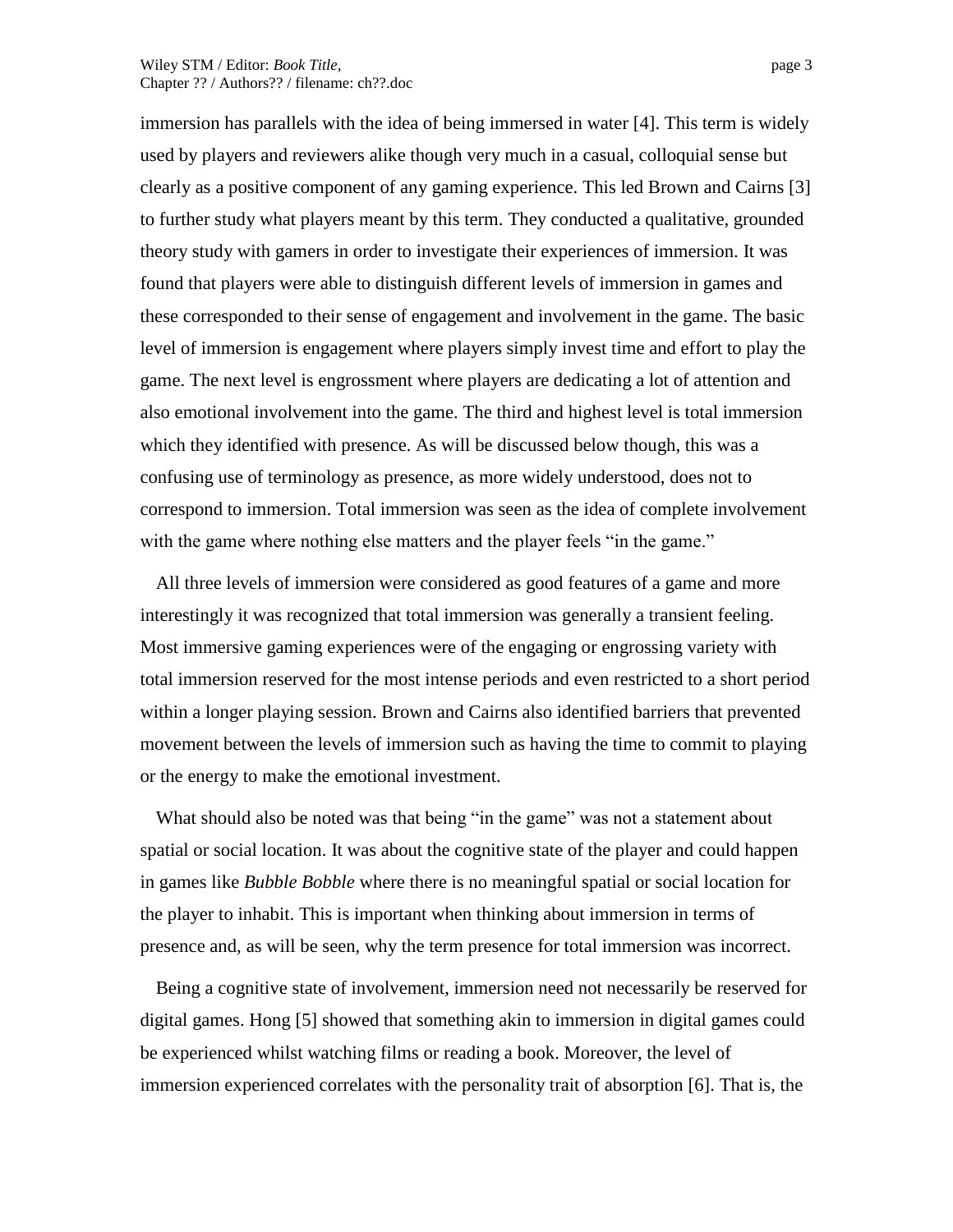more a person had the trait of being able to become lost in their own thoughts, the more immersed they were in the media experience. Of course, the fundamental difference between immersion in digital games and immersion in reading and films is that the player of games has agency within the mediated world that generates what players experience whereas books and films unfold a scripted narrative for players to consume [\(\[2\],](#page-28-1) chap 7).

It is also worth mentioning in the context of generic gaming experiences the notion of cognitive absorption [\[7\].](#page-28-6) Cognitive absorption (CA) builds on the personality trait of absorption [\[6\]](#page-28-5) but is oriented towards people's experiences of technology and their tendency to become involved in their use of technology. At first glance, this may seem to be very similar to immersion but in fact CA is intended to be a personality trait whereas immersion is the state players achieve whilst engaging with technology, specifically digital games. In that sense, cognitive absorption or indeed the original trait of absorption may influence people's individual experiences but does not directly relate to any particular experience that players have.

Building on Hong's work [\[5\],](#page-28-4) Jennett et al [\[7\]](#page-28-7) looked to operationalise the measurement of immersion in games by the use of a questionnaire. The questionnaire devised adapted that used by Hong to be more appropriate to digital games and incorporated some of the concepts that had arisen in Brown and Cairns' work. This was validated in a large scale study. The resulting Immersive Experience Questionnaire (IEQ) consists of 31 Likert scale questions that together address a wide range of experiential outcomes that tap into the latent, subjective experiences that could be called immersion. Validation of the questionnaire, including a large scale survey and experiment, provided good support for the construct validity of the IEQ. The factor analysis of the IEQ conducted as part of the validation also suggested that immersion could be considered as having five constituent factors. These can be divided into two groups: the person factors of emotional involvement, cognitive involvement and real world dissociation; the game factors of challenge and control (though it should be noted the game factors are really players' perceptions of the games not intrinsic properties of the games).

Overall then, immersion is a cognitive experience that players have that arises from playing digital games. It can be characterised as the degree of involvement that players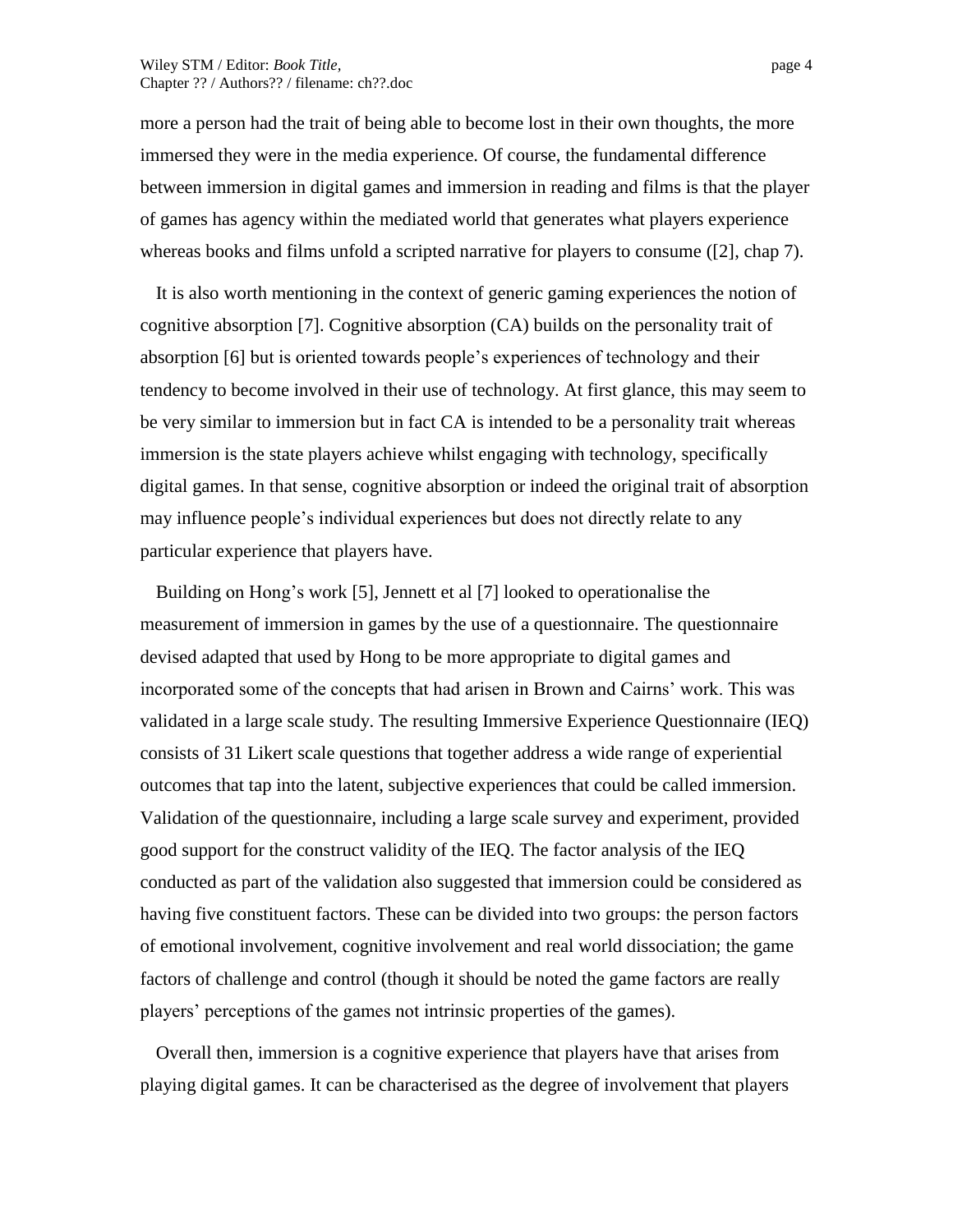have with different aspects of the game leading to a move of the attention, awareness and thoughts of the player from the real world around them to the events happening within the game. In this sense, immersed players are "in the game." Building on these conceptual foundations, immersion has been shown to be related to wide-variety of factors that relate to games, for instance, addiction [\[9\],](#page-28-8) the music used in a game [\[10\]](#page-28-9) and the screen size of the device a game is played on [\[11\].](#page-28-10) It has also been used to explicitly inform the redesign of games [\[12\]](#page-28-11) though with limited success. We will return to this point later in the chapter.

Obviously, immersion is only intended to capture one aspect of the playing experience and very much the state of mind players experience whilst actually playing. The problem with such latent, subjective concepts is that they may be merely facets of other such concepts, for example spatial presence in the game, or just a halo effect arising from a general subjective experience, that is people report high immersion when they have had a good gaming session even though the experience was not especially immersive. In the remainder of the chapter we consider immersion in relation to other descriptions of gaming experience and we group these into three sections: generic positive experiences that are not particular to the experience of playing digital games; broader descriptions of gaming experiences; gaming experiences specifically related to immersion, engagement and involvement.

# III. IMMERSION AND EXPERIENCES NOT SPECIFIC TO GAMES

Games are primarily intended as a form of entertainment (though it is becoming recognized that games can be used as a vehicle to achieving more serious goals eg [\[13\],](#page-28-12) [\[14\].](#page-28-13) As such, the experience of digital games can be contrasted with general positive experiences that people can have. Within the field of positive psychology, relatively little work has been done (at least in comparison to fields like cognitive psychology and clinical psychology) to understand these positive experiences. It is only more recently with the work of the likes of Seligman [\[15\]](#page-28-14) and Wiseman [\[16\]](#page-28-15) that the positive experiences that people have every day, such as being happy or feeling pleasure [\[17\],](#page-28-16) are beginning to be empirically understood. In relation to games, two generic experiences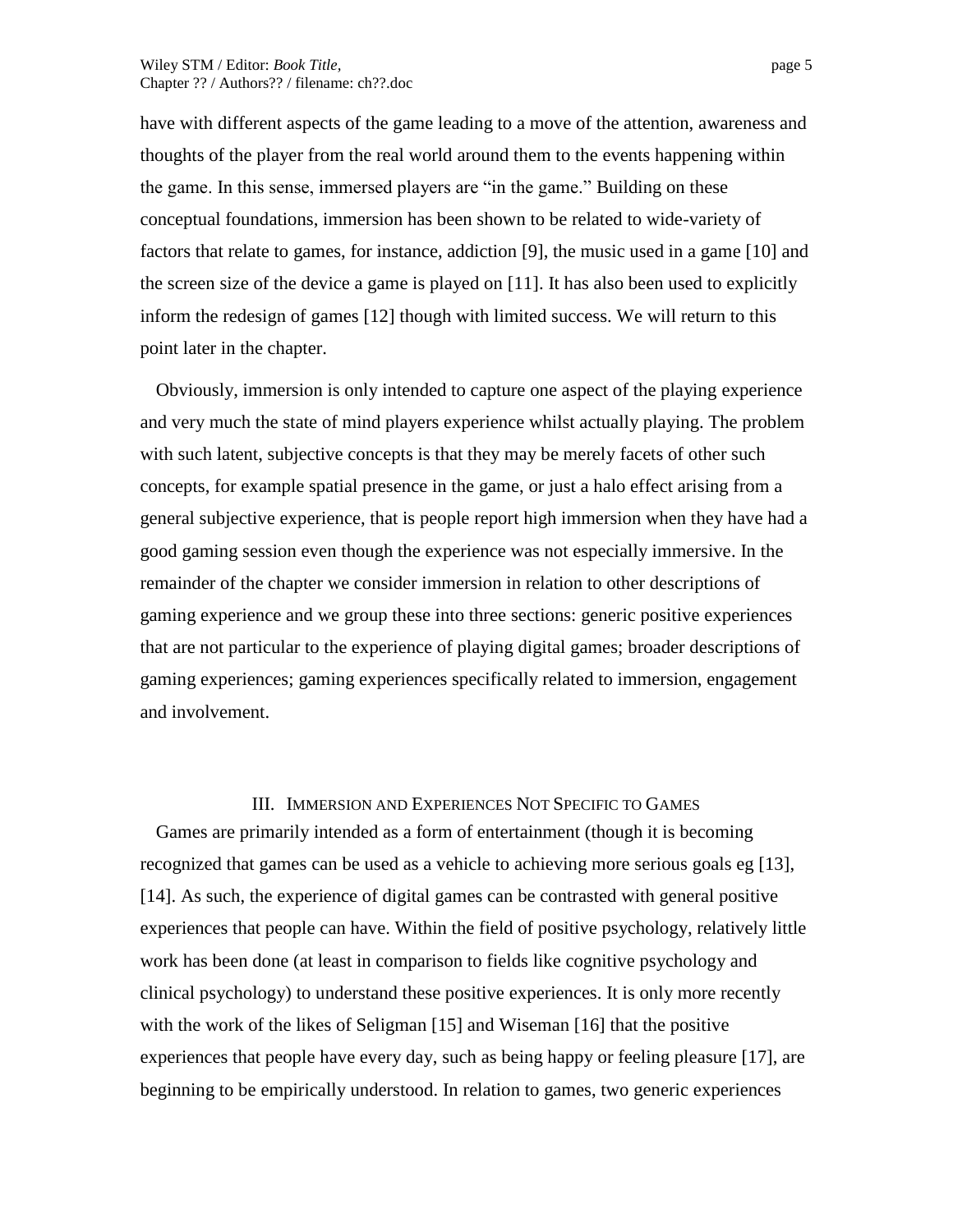that might be expected to be experienced when playing games are fun and flow. Additionally, immersion as state of involvement or engagement in a game may in fact just be a game-specific formulation of the more general psychological phenomenon of selective attention. We therefore consider each of these three concepts and their relationship to immersion in turn.

Fun per se is a problematic concept. Huizinga [\[18\]](#page-28-17) identifies it as an important component of play: why would you play if it weren't fun? And this must therefore by extension apply to digital games. But thinking even in the context of digital games, is it reasonable to say that the fun had when playing a casual physics-puzzler like *Angry Birds*  is the same as that had when playing a survival horror game like *Silent Hill?* Both may legitimately described as fun by their players but the fun had is surely of radically different sorts. Of course, the argument could then be extended to say that the same is true of the types of immersion that can be experienced. We would argue not: the cognitive state achieved through involvement in both types of game leads to a focus on the game with a related dissociation from the real world around the player, that is, immersion. The games offer the opportunity for challenge and involvement, albeit in very different ways, that lead to this sense of immersion.

The problem of fun in games is a specific problem of more general issue of what it means to have fun with any form of technology [\[19\].](#page-28-18) It is now widely recognized that even useful and productivity-oriented technologies, such as mobile phones and laptops, should make consideration of the need to have a positive experience like fun. Blythe and Hassenzahl [\[20\]](#page-28-19) discuss the semantics of fun and note that fun is one of several terms that are loosely used interchangeably but that in fact the usage of fun clearly relates fun to the notion of distraction and transgression (of social situations or boundaries). They contrast this with pleasure which is more about commitment to a process that has meaning and offers achievements. In this sense, pleasure is the better term for the generic experience gamers have because as seen in the development of the notion of immersion, for players to achieve immersion, they need to commit to playing the game and it is only through taking the game seriously through emotional and cognitive involvements that they are able to achieve immersion.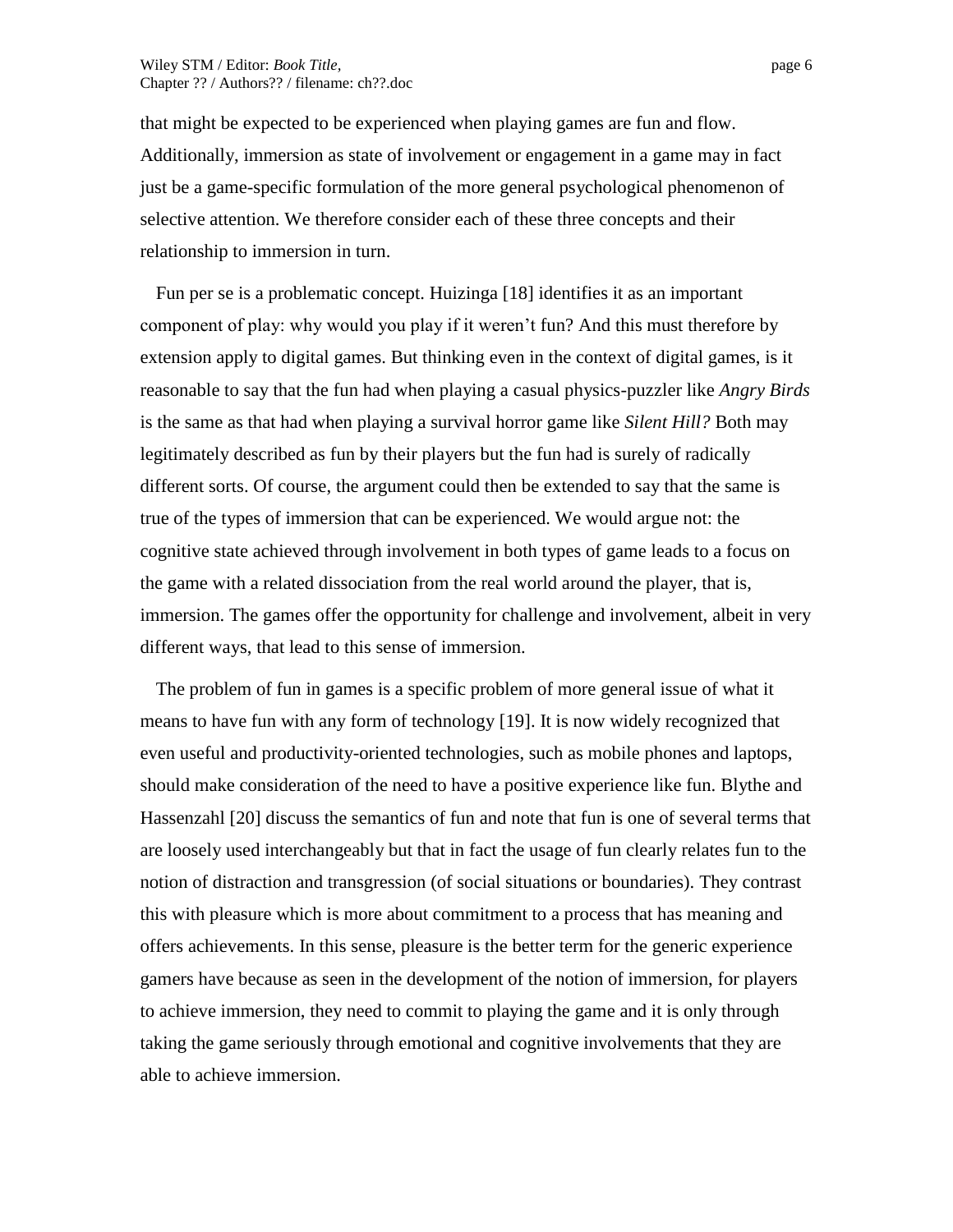Calleja  $(2)$ , p53) rightly points out though that such generic, super-ordinate terms like fun and pleasure have a sense of vagueness about them and an almost holistic approach that defies proper analysis. We agree with his claim that stopping research at this level does not do justice to the richness and depth of gaming experiences that could be had by adopting different terms and working hard to understand them instead.

In contrast to fun and pleasure, flow is a very specific concept arising from positive psychology and is described as the optimal psychological experience that can arise from being engaged in an activity [\[21\].](#page-28-20) As such, flow is an extreme experience that can be had when we are performing any activity. While performing an activity, one can only achieve flow when one has fulfilled all nine characteristics of flow namely a balance between challenge and skill, clear goals, immediate feedback, intense concentration, merging action and awareness, loss of self-consciousness, a sense of control, time distortion and experiencing the activity as intrinsically rewarding [\[22\]](#page-28-21) [\[23\].](#page-29-0) It is clear that there is no shortcut for it. Flow helps to integrate the self during performing the activity and it makes the activity more enjoyable. It makes the activity become the only thing that matters and the rest of the world disappears from awareness. This growth of the sense of self is intrinsically rewarding and leads to happiness and enjoyment and the desire to seek out the activities that lead to further flow experiences.

There have been a number of investigations into flow in digital games. Chen [\[24\]](#page-29-1) states that to provide an enjoyable gaming experience, game design should follow a four-step methodology that would maximize the opportunity for flow. The methodology includes consideration for some of the components of flow, how to keep users' experience within the flow zone and offering adaptive choices to let users enjoy flow in their own way and embed choices within core activities to ensure flow is never interrupted. In addition, Cowley et al [\[25\]](#page-29-2) add that a flow state experienced when playing a game depends on how the player relates to the game as an activity. They believe there is a common correlation between playing digital games and getting in the flow state based on the characteristics of games that allow gamers to master the game as the challenge develops. Hence within digital games, flow is considered to be an important element for gaming experience.

Having said this, the word immersion is used in flow to capture and label the essence of what happens when one becomes totally absorbed in an activity [\[26\].](#page-29-3) It is, however,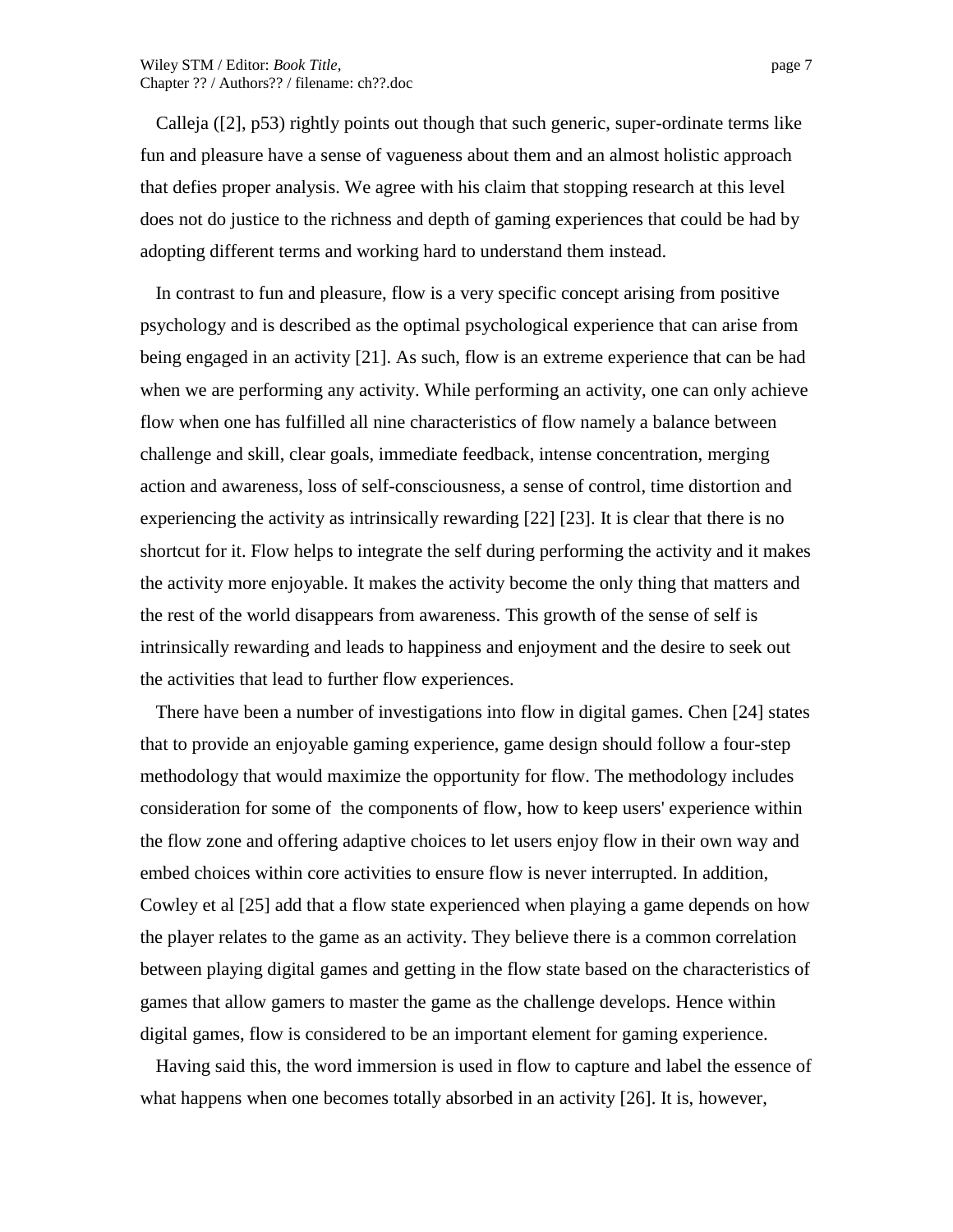different from the concept of immersion in digital games. We argue that flow and immersion in games are distinct from each other based on their own characteristics.

For example, considering type of game like *Minecraft*, there is final goal to achieve yet gamers are still able to be immersed in the game but flow requires a clear goal from the activity. Moreover, if you are playing a game on your mobile device while waiting for the bus at the bus stop, you are quite likely to become immersed in the game but it would take something intense to provide a flow experience in those circumstances. This is because, when people get immersed in a game, they are still aware of needing information from the real world such as when to catch the bus however flow requires one to be unaware of the surroundings and the real world tasks. Thus, immersion is more of a graded experience whereas flow is an all-or-nothing sense of being "in the zone." This may correspond to the experience of total immersion though it is interesting to note that total immersion is usually reported as fleeting whereas flow can be sustained over a longer period.

Selective Attention (SA) is a well-researched concept in the psychology literature, and refers to when a person attends to one source of information over others [\[27\].](#page-29-4) Our senses are constantly being bombarded by information from all our senses. However, it is not possible to process all events in the world around us [\[28\].](#page-29-5) Mechanisms of selective attention help us to focus primarily on just that information which is relevant at a particular time and help us to avoid being constantly distracted by everything else in our environment. As a result of selectively attending to a particular task, (reading this chapter for example) a person is less aware of the world around them (such as the colour of the walls) because their mind is engaged with the current task. Given that gamers report being less aware of the real world when they are immersed in a game, perhaps immersion is therefore simply the experience of selectively attending to an activity such as a game.

However, Cox et al [\[29\]](#page-29-6) demonstrated that immersion is not solely the experience of being busy or occupied by a game. They report a study in which they manipulated the number of actions required to make progress in a game: one condition required more physical actions than the other, indicating a difference in the level of physical effort being placed upon the participants in the two conditions. The two versions of the game were not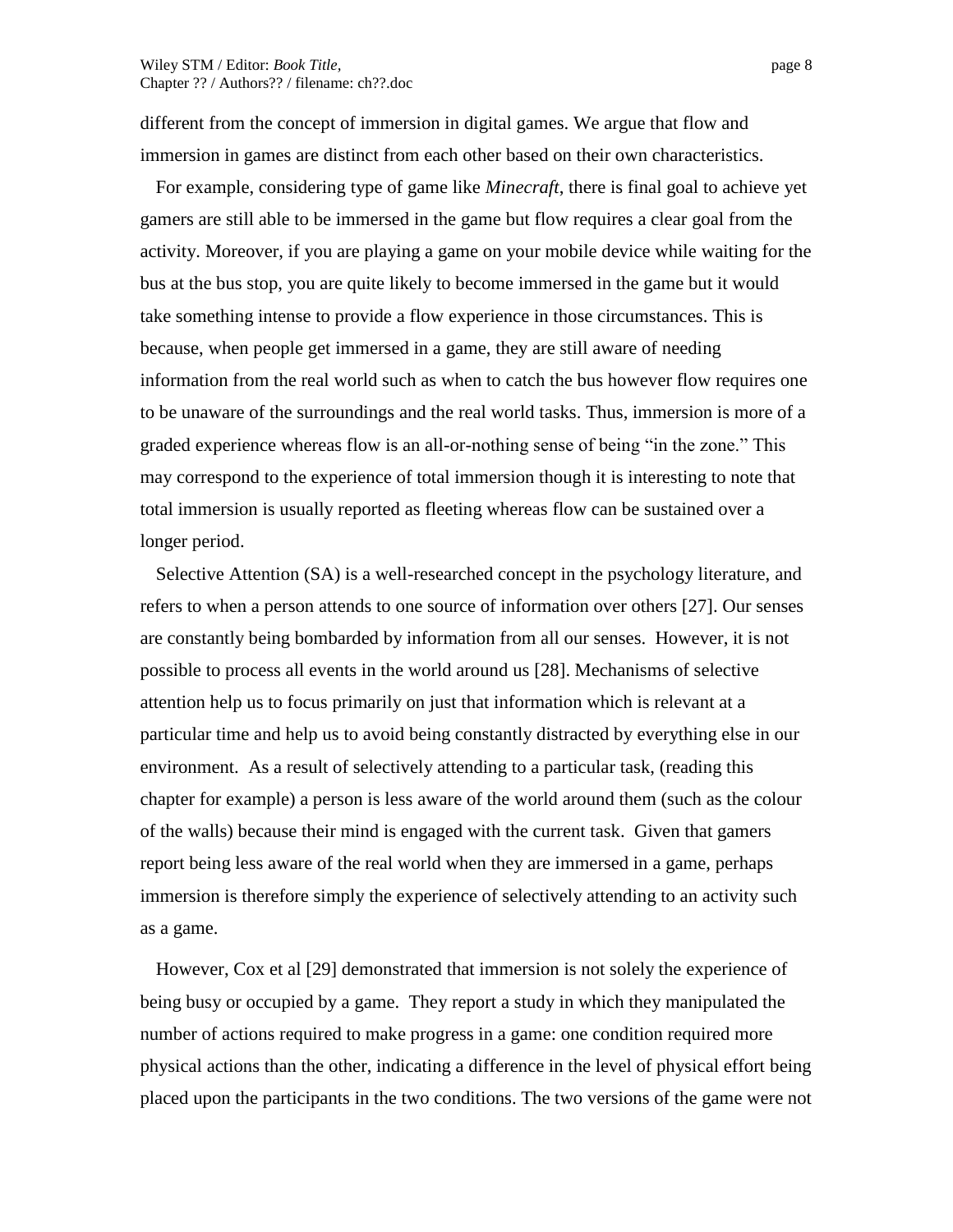different in their level of difficulty however: players in the two conditions did not differ in the amount of time spent playing in either condition, nor in their overall levels of success in the game. The observed levels of immersion were consistent between conditions, demonstrating that physical effort alone does not impact significantly on the level of immersion experienced.

In addition, Jennett [\[30\]](#page-29-7) demonstrated that the degree of immersion experienced can vary when the attentional resources required by the task are unchanged. In her experiment, two conditions were compared in which the games were identical, apart from an additional feature of the game that either served to dramatically increase or dramatically decrease the participant's score. A key aspect of the design was that the actual performance of the participants did not differ, just their perceptions of their performance, influenced by the rigged feedback they received. The two performance conditions were virtually identical in terms of perceptual features and task difficulty, and therefore one can suggest that the differences in immersion experienced were not a result of differences in the amount of cognitive resources required in the two conditions. This suggests that immersion cannot be accounted for solely by selective attention.

#### IV. IMMERSION AND MODELS OF GAMING EXPERIENCE

Naturally, the popularity of digital games has led to many attempts to characterize the experience of playing games. Several such attempts are based on theoretical analysis of games or gamers. For instance, Bartle [\[30\]](#page-29-8) characterised playing experiences according to four types of players based on his extensive experience of *MUD*s. Other people have defined the playing experience based on their own personal experiences such as Adams [\[32\]](#page-29-9) analysis of immersion or Freeman's [\[33\]](#page-29-10) and Schell's [\[34\]](#page-29-11) guidelines for designing gaming experiences. In such cases though, there is always the need to map these accounts of gaming experience back to the actual experiences had by players.

Working, then, from a more data-driven perspective, there have been several attempts to produce widely applicable frameworks that can describe the richness of the gaming experience.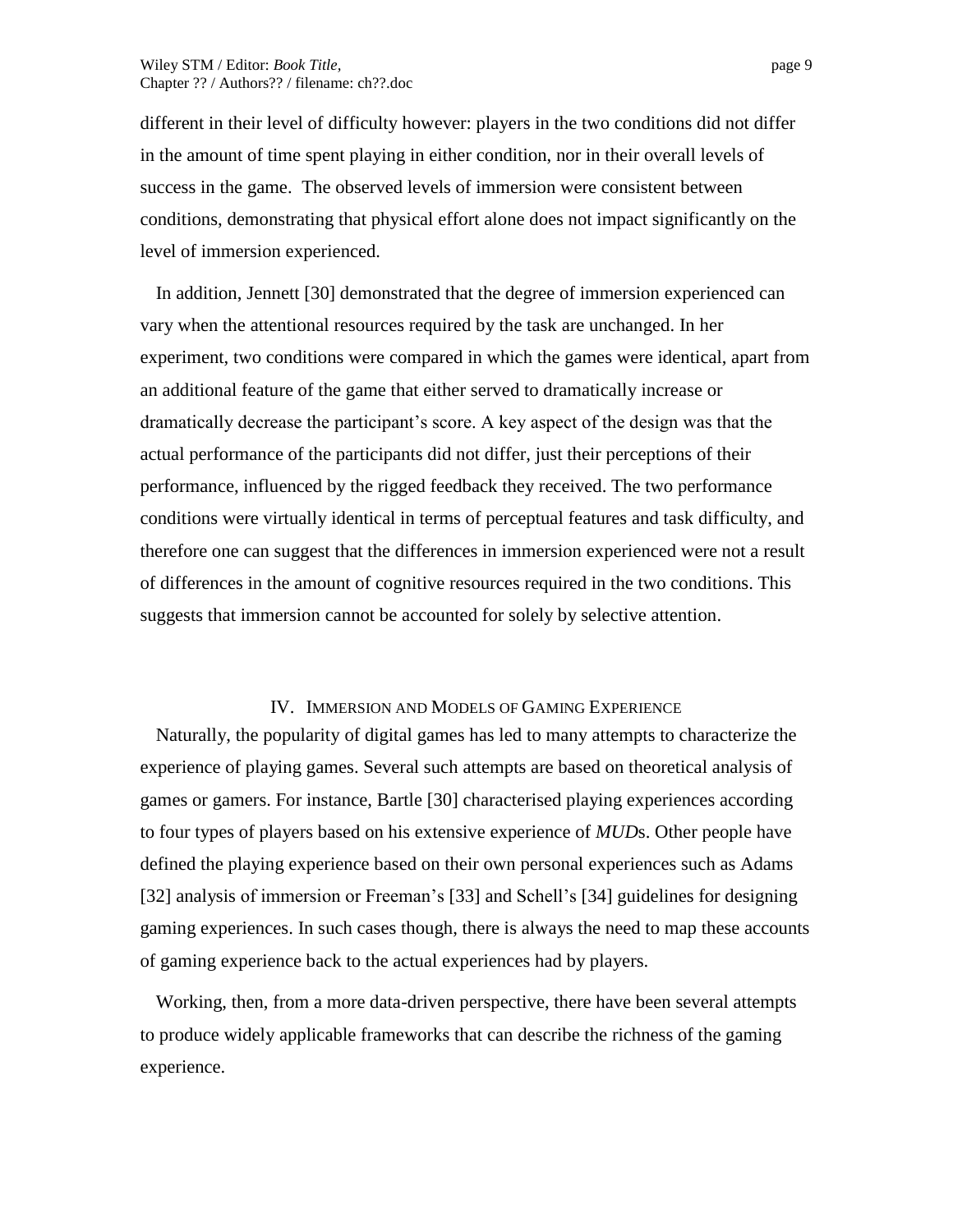Game reviews of course are intended to both describe the game and also to evaluate the game so that the reader is left with an understanding of what it might be like to play the game and therefore whether they might like to play it. Thus, they must necessarily refer to the elements of the game that lead to good experiences. Calvillo-Gamez et al. [\[35\]](#page-29-12) therefore used game reviews to build up an understanding of what aspects of a game were important to lead to a good experience. The resulting theory was called Puppetry. This is a metaphor for how a player is able to have agency within a game whilst also being outside of the game as the controller. It is the fusion of the player with the actions available in the game that leads to a state akin to a puppeteer controlling a puppet.

Because the account of puppetry is data-driven, it is possible to breakdown puppetry into the components that lead to a good gaming experience. These form a hierarchy called the Core Elements of the Gaming Experience (CEGE) of which the top level is Puppetry itself made up of Control, Ownership and Facilitators interacting with the Digital Game which is made up of Game-play and Environment. This account has good credibility being grounded in the experiences relevant to game players however it was recognized early on that these were at best hygienic factors leading to good gameplay [\[36\]](#page-29-13) That is, absence of these factors would mean that players could not have a good experience but their presence was not a guarantee of a good experience. In this sense, CEGE is the necessary step that allows achievement of the first level of immersion or engagement. The higher levels of immersion though must be achieved through other aspects of the experience not covered by CEGE.

Other attempts have therefore been made to identify what aspects of a gaming experience constitute a good experience. IJsselsteijn et al. [\[37\]](#page-29-14) recognized the need for better measures of the gaming experience and identified both flow and immersion as important concepts that should be better explored in relation to specifying the general gaming experience. Poels et al. [\[38\]](#page-29-15) then used a focus group methodology to talk to players about their experiences and build up a comprehensive set of categories that capture the major components of the gaming experience that occur both whilst playing and subsequent to playing. These are: enjoyment, flow, imaginative immersion, sensory immersion, suspense, competence, negative affect, control and social presence. There is an obvious overlap in terminology between these ideas and our formulation of immersion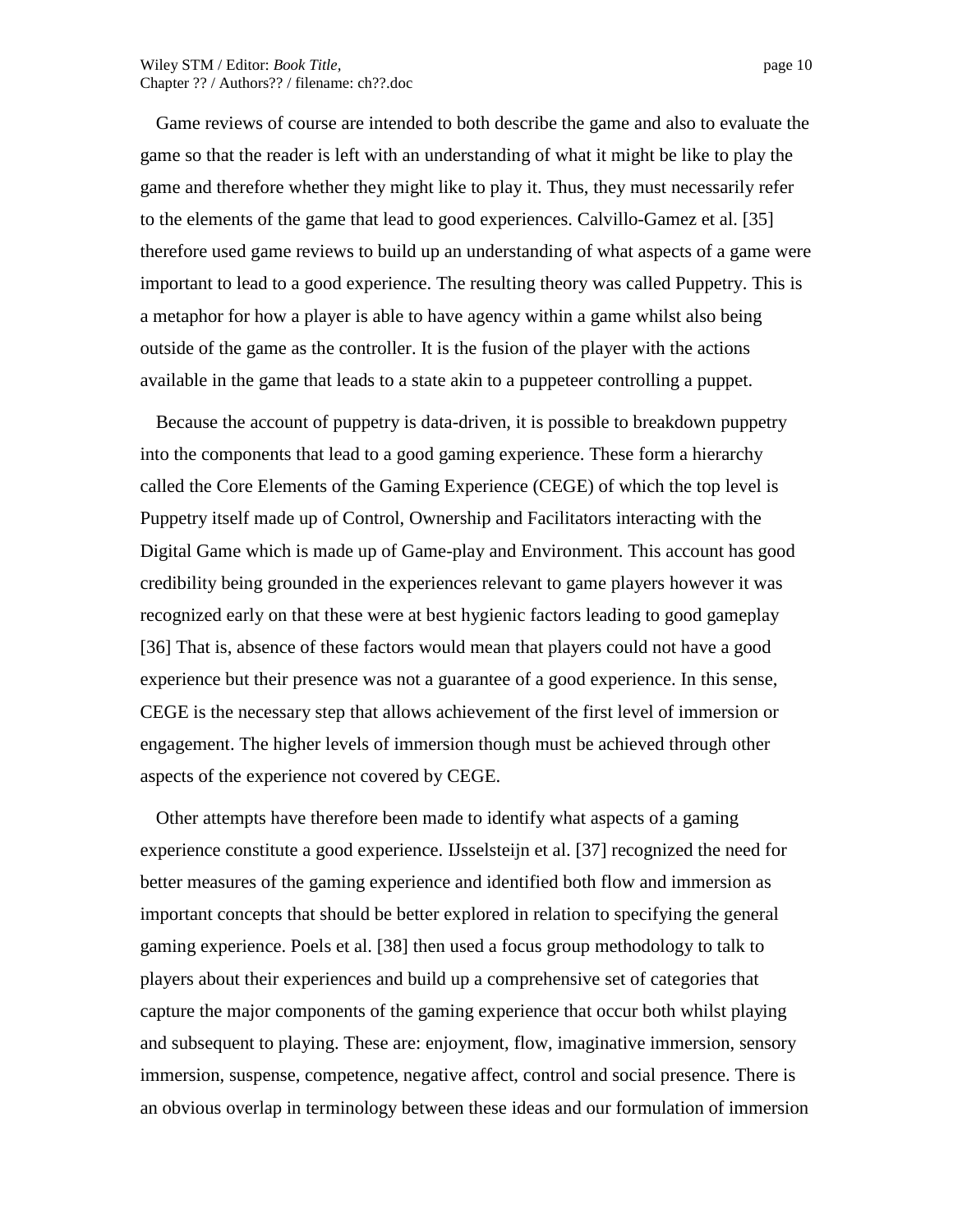used here but it should be clear that there is not necessarily a direct mapping from the components of immersion into this generic model. For instance, control is a factor of immersion but only maps partially on to control and competence in Poels et al's categorization. Similarly, sensory and imaginative immersion is related more to presence and narrative (see further discussion below on alternative formulations of immersion).

Of course, this categorization also captures aspects of the gaming experience entirely outside of immersive experiences such as frustration (negative affect) and connecting with others (social presence). Whilst it would be extremely useful to position immersion more precisely in relation to these concepts and the same team did develop a Gaming Experience Questionnaire (GEQ), a validated form of this questionnaire has never been published and has not been made generally available by the authors. Nonetheless, some research groups have had access to it and it has been used to evaluate gaming experiences in a range of contexts including as part of the wider user experience important for educational games [\[39\]a](#page-29-16)nd the influence of 3d on gaming experience [\[40\]](#page-29-17)

The only component of the GEQ that has received wider, public validation is the Social Presence in Gaming component of the GEQ and we discuss this below as a specific aspect of gaming experience rather than a wider general framework here.

Similar to the development of the GEQ, Qin et al. [\[41\]](#page-29-18) developed a questionnaire to investigate players' immersion in the narrative of computer games. This obviously has much in common with our ideas of immersion but the emphasis on narrative is a very particular direction to take in understanding the gaming experience. There is already much controversy of whether or not digital games can truly be said to have a narrative. A strongly narrative approach to games would say that all games have narratives even if that is a reconstruction of events that occurred in the games [\[42\]a](#page-29-19)nd that games can only have real impact if they have emotional narratives [\[33\].](#page-29-10) However, against that is the fact that some games, like *Tetris*, simply defy any attempt at what would be commonly accepted as a narrative. However, the way out seems to be to regard games as something that offers the potential for narratives or something that is not antithetical to narrative but is not narrative [\[44\].](#page-29-20) In many ways, Qin et al do not try to resolve what exactly constitutes a narrative in a digital game and in this sense are open to the narrative being a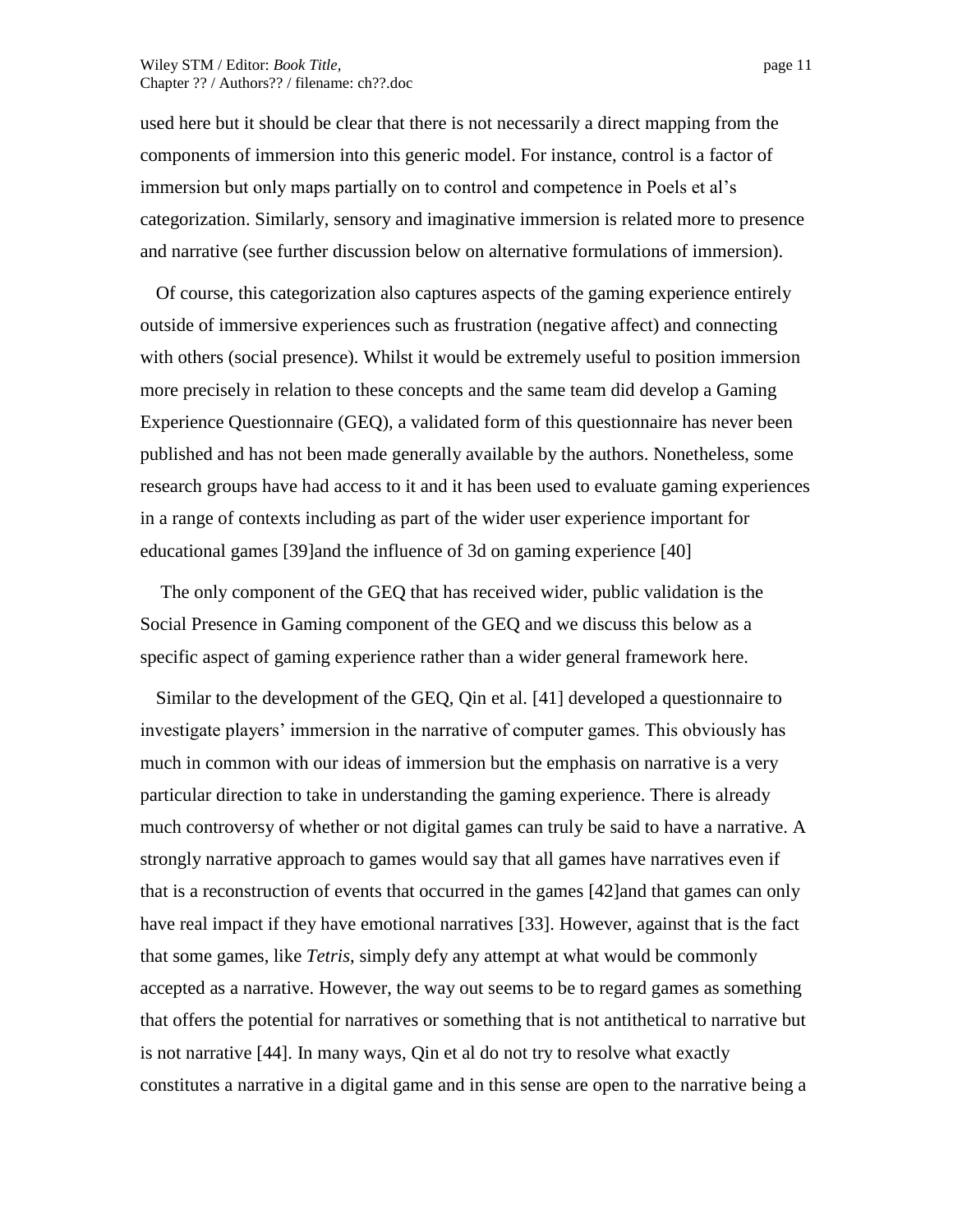broad term to represent the possible experience players might have. This may be seen in later work [\[43\]](#page-29-21) where the game used is a fighting game with very little of what might be recognized as story let alone a narrative for that story.

In the immersion in narrative formulation, gaming experience has seven components. Three correspond to our understanding of immersion, control, challenge and skills, and concentration, and four are more to do with engagement with the narrative of the game, curiosity, comprehension, empathy and familiarity. However, all components are based around narrative and this emphasis together with the ill-defined nature of narrative in this formulation makes it hard to draw more general comparisons when games clearly lack a traditional narrative or story.

The fact that immersion is only one facet of gaming experience means that it is conceivable that it is better understood in relation to these other facets or as only a subset of a larger, richer concept. Calleja [\[2\]](#page-28-1) argues that this is indeed the case and drawing on extensive qualitative studies, proposes the notion of incorporation. With incorporation, a player is able to assimilate (incorporate) the game environment into their consciousness and simultaneously be incorporated into the environment as an avatar. Immersion then arises as a component of incorporation but together with a sense of transportation (presence) into the game environment. In this sense, incorporation might seem like a specific form of gaming experience but it is in fact built on a player involvement model with 6 components: kinesthetic, spatial, narrative, shared, affective (emotional) and ludic involvements. Attention is a limited resource shared across this model from which the sense of immersion emerges by focusing on one or more of these types of involvement. What is clear though is that immersion cannot be made up of all of these types of involvement at once and that immersion changes across the types of involvement in the course of playing a game.

As such, the notion of incorporation covers a wide range of playing experiences and there is a natural mapping with the work of Poels et al [\[38\]:](#page-29-15) ludic involvement is competence; shared involvement is social presence; kinesthetic and spatial involvement correspond to sensory immersion; affective involvement to enjoyment, negative affect and suspense; and narrative involvement corresponds to imaginative involvement. Thus,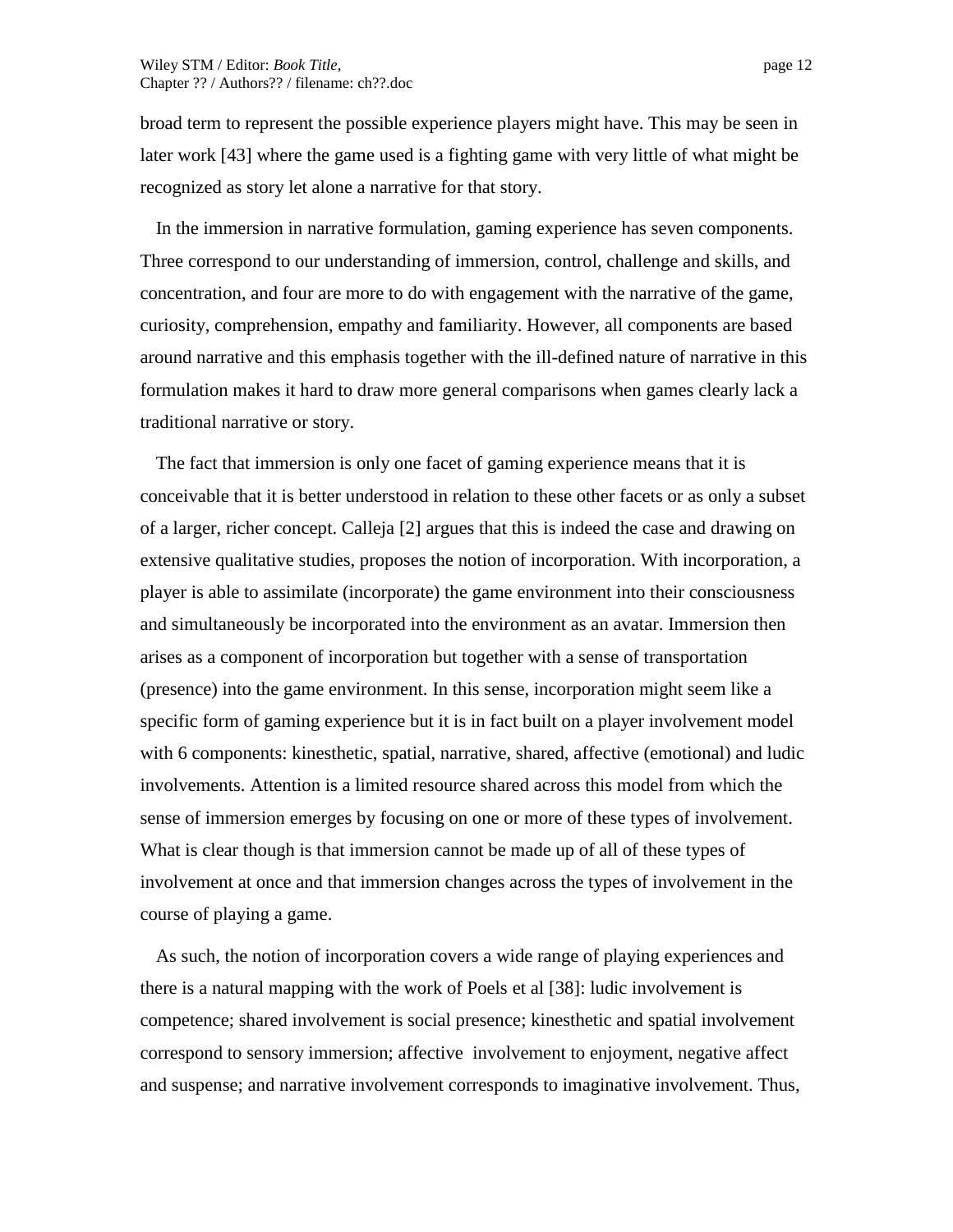the player involvement model might be better viewed as a generic model of gaming experience though Calleja does make it clear that the model was defined based on studies specifically of Massively Multiplayer Online (MMO) games and as such there may be elements of the model that may not apply to all games.

Because of this, the subsumption of immersion into incorporation is somewhat problematic. Immersion undoubtedly occurs in games that lack the rich virtual environments of MMOs, games such as those used in Jennett et al.'s studies and abstract games like *Tetris*. Arguably, in these cases immersion then arises from only those components of the player involvement model that apply to those games. However, from our studies, there is a further challenge.

If immersion arises from incorporation then the experience of immersion is determined only from the components of the player involvement model. However, we have conducted a study where players played only one game, *Wii Mario Kart*, but the level of lighting in the room where the player was sitting was varied. We found that the brighter the lighting, the lower the immersion as we had anticipated. This idea came from the fact that many players take control of their environment before playing by arranging themselves and their room to be ready for playing, for example by setting a suitable lighting level, getting their seat comfortable and getting snacks and drinks to hand. This concern for getting ready to play is a precursor to the first level of immersion and allows immersion to occur [\[3\].](#page-28-2)

The cognitive account of immersion that we propose is able to accommodate this. The increased lighting partly takes control of the player's surroundings away from what the player would want and hence presents a barrier to immersion. Additionally the lighting makes the world around the player more visible thus impairing the ability to become immersed. The incorporation model though is not able to account for this change of immersion. There is no change to the game nor is there any change to any of the components of involvement. Immersion therefore cannot simply be a function of the player involvement model. We would contest that immersion is in fact the "attention" that Calleja describes as moving around the player involvement model. This "attention" is able to become increasingly focused on the game, through the various types of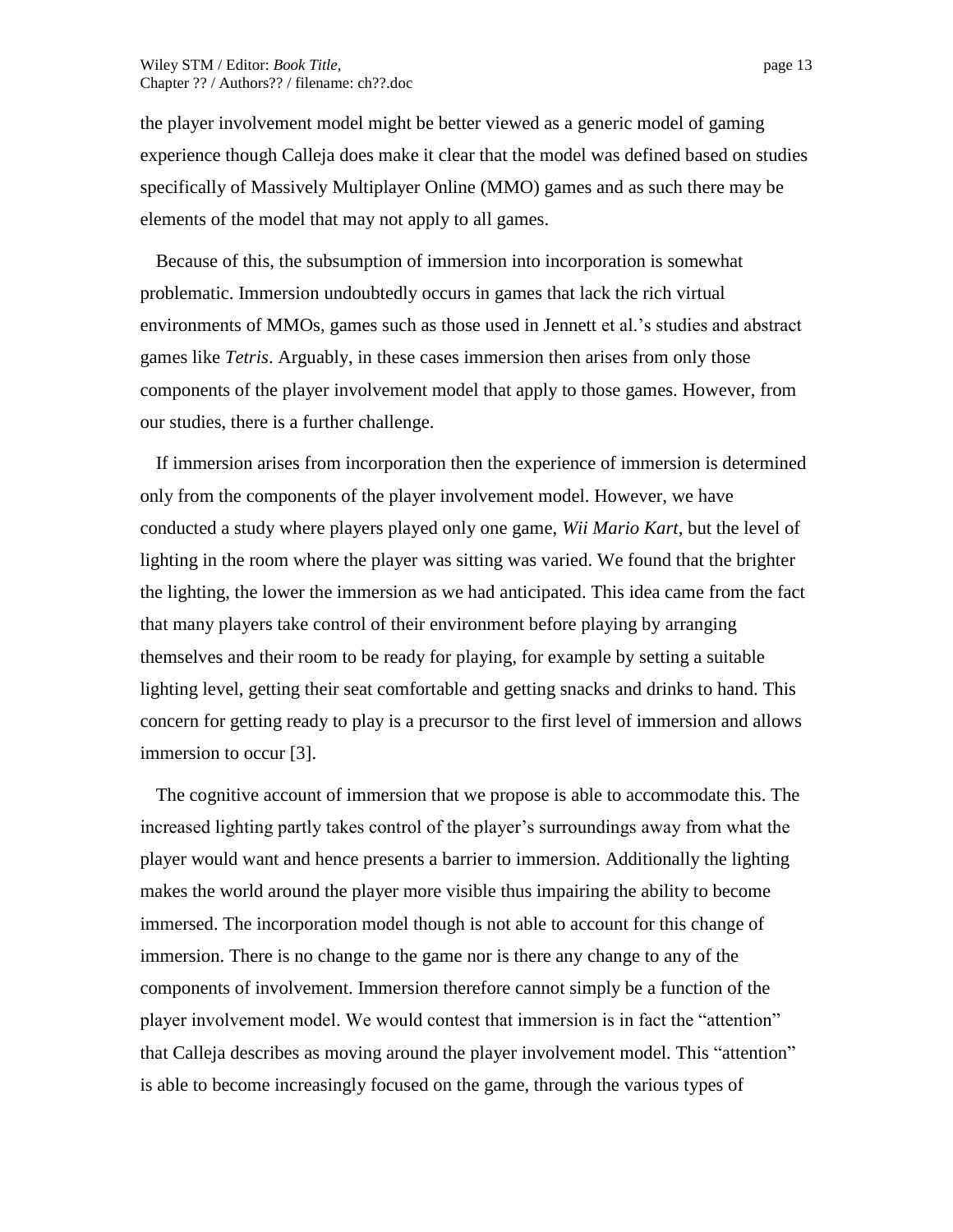involvement and this is experienced as an increase in the sense of immersion. However, there are aspects of the external context of the playing session, not captured by the involvement model, that are able to influence the immersive "attention."

It is also worth mentioning in the context of game specific experiences the notion of GameFlow. The GameFlow model was developed by Sweetser and Wyeth [\[45\]](#page-29-22) with the aim to better integrate flow as part of the gaming experience. However, the model was more focused to review games instead of the experience. GameFlow is the features of a game that are proposed to lead to flow experience in digital games. With flow as the structural foundation, the components in GameFlow were mapped to flow components to ensure the model fit into flow. Therefore, GameFlow and flow both relate to optimal experiences.

The core components in GameFlow are concentration, challenge, skills, control, clear goal, feedback, immersion and social interaction . Immersion in GameFlow refers to two of the characteristics of immersion in digital games namely emotional involvement and real world dissociation. While the other three immersion characteristics such as challenge, control and cognitive involvement overlap with other GameFlow components. Having said that, there are further components that stand apart entirely from immersion and hence differentiate GameFlow from immersion. Despite these overlaps and differences though, it is important to emphasise that GameFlow refers to properties of the game whereas immersion is the experience had by players in specific instances of playing the game.

More recently, to make GameFlow more useful in the design and evaluation of games, GameFlow has been validated and augmented as a set of detailed heuristics based on an analysis of game reviews [\[46\].](#page-29-23) However, in doing so they acknowledge that what they refer to as immersion is perhaps on a different level from the other elements of GameFlow. This suggests an interesting line of inquiry where a link is made from the analysis of the game under GameFlow to the experiential outcome of the game with particular concern for the role of immersion.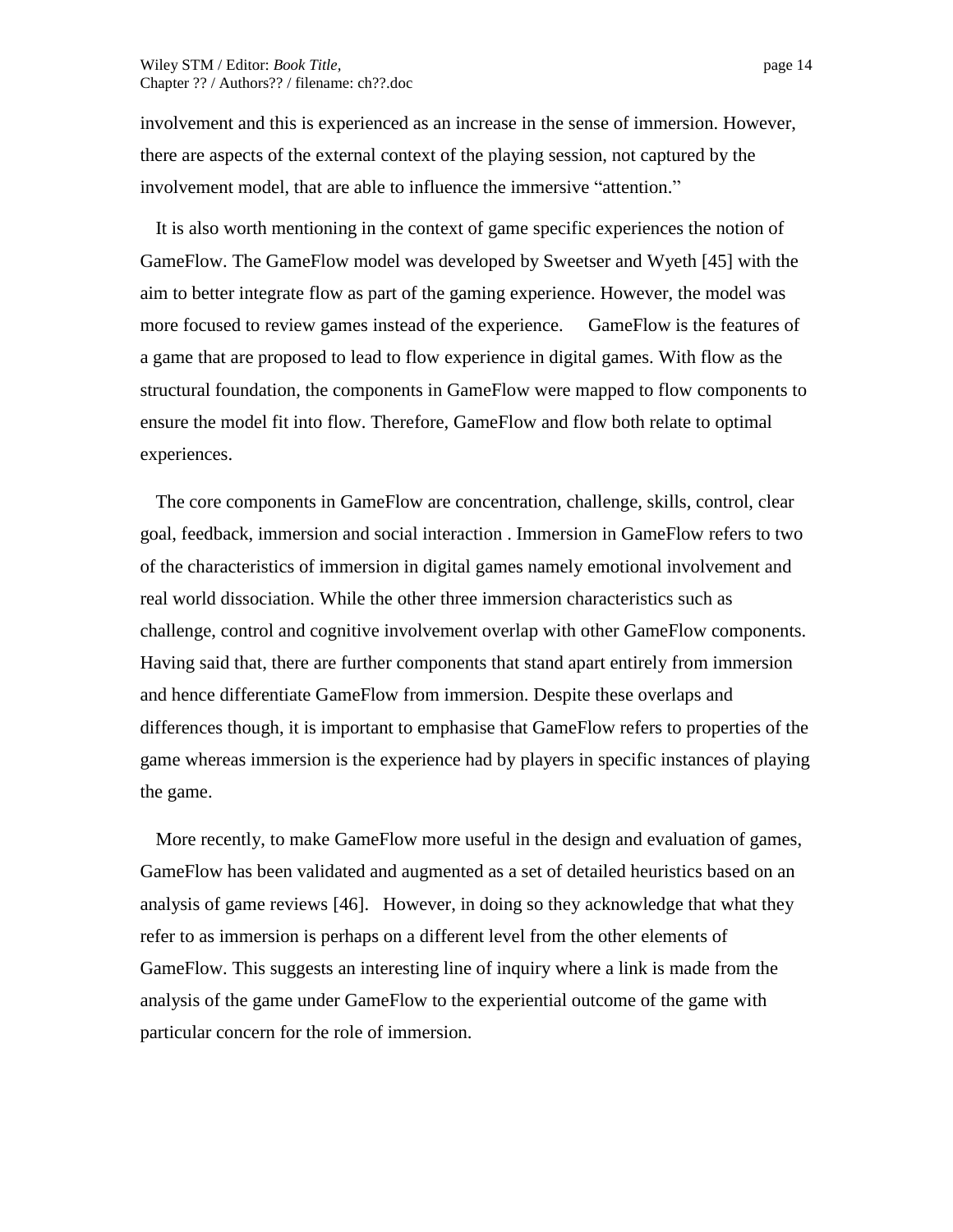Further models of gaming experience are also emerging though naturally because of their recency there has been limited opportunity for in-depth validation. Generally these are about understanding the gaming experience in relation to specific types of game, for instance, serious games [\[47\]](#page-29-24) or to make a link to the more general concept of User Experience [\[48\]](#page-29-25) These, in particular, are building on the models discussed in this section and the next such as the GEQ and the CEGE models and notions of immersion and presence. Whilst the aim is to bring together and add to these concepts for the particular contexts, they are not attempting to re-formulate the key aspects of the gaming experience concepts.

Overall then, there is a degree of consensus between all these formulations of gaming experience. They all acknowledge the need to consider immersion but there are also other factors such as social engagement, enjoyment and motivations to play that are important in the gaming experience as well. Care needs to be taken when using any of these terms though between the different models. In particular, they all have different definitions of what is meant by immersion and without a substantial amount of further work it is not clear to what extent these differences are important.

#### V. IMMERSION, PRESENCE AND INVOLVEMENT

As has already been seen, the importance of immersion in the digital gaming experience has meant that it is commonly referred to within the general descriptions of gaming experience. However, there are other attempts to specifically define immersion as an isolatable concept. These come from two perspectives that can be characterised as the experiential perspective and the technological perspective. The experiential perspective, like our understanding of immersion, tries to characterize the attributes of immersion as an experience felt by gamers. The technological perspective is driven by the experience of virtual environments where the notion of presence is considered to be very important. This is the sense of being located in a virtual environment. We consider each of these in turn in relation to immersion.

From the experiential perspective, Ermi and Mayra [\[48\]](#page-29-26) most notably proposed three types of immersive experience: sensory, challenge-based and imaginative. Sensory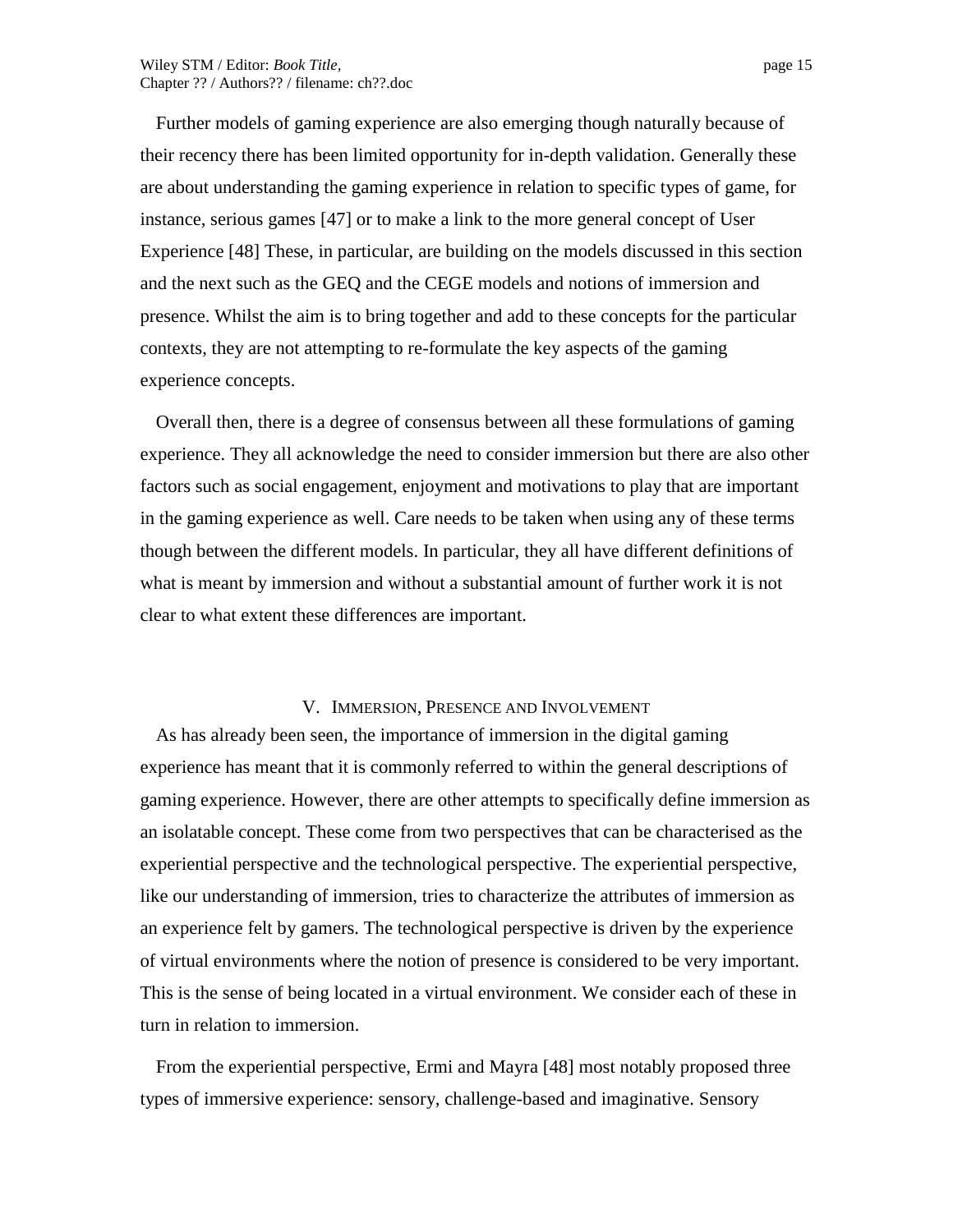immersion corresponds well to immersion in the sense that is usually used in the context of presence that is, games as virtual environments may offer high quality, realistic audiovisual presentations. Challenge-based immersion is due to the challenges offered by a game and the skills a player needs to do well. Imaginative immersion is more like the emotional involvement a player has in a game. Ermi and Mayra, contrasting their work with that of Brown and Cairns, claim that their conceptualisation of immersive experiences reflects the different modes of involvement players can have. There is however significant overlap between the notion of imaginative immersion and emotional involvement factor and of challenge-based immersion and the immersion factors of challenge, cognitive involvement and control, see Fig. 1. Unfortunately, though Ermi and Mayra did develop a questionnaire to allow measurement of their model of immersion, this questionnaire has never been published so it is not possible to compare it directly with the notion of immersion operationalised by the IEQ.

Arsenault [\[50\]](#page-29-27) proposes modifying the SCI model to better reflect how immersion arises in games. His two amendments are to remove the notion of challenge and replace it with the idea of Systemic immersion where the player replaces the real world rules with those of the game world. This form of immersion need not be challenging but for challenge immersion to happen systemic immersion must first occur. Secondly, he suggests replacing imaginative immersion with Fictional immersion to better reflect what people become immersed in when they use their imagination. Both of these changes though are at the level of terminology. There has been no subsequent empirical work to either support or reject the distinctions that Arsenault makes.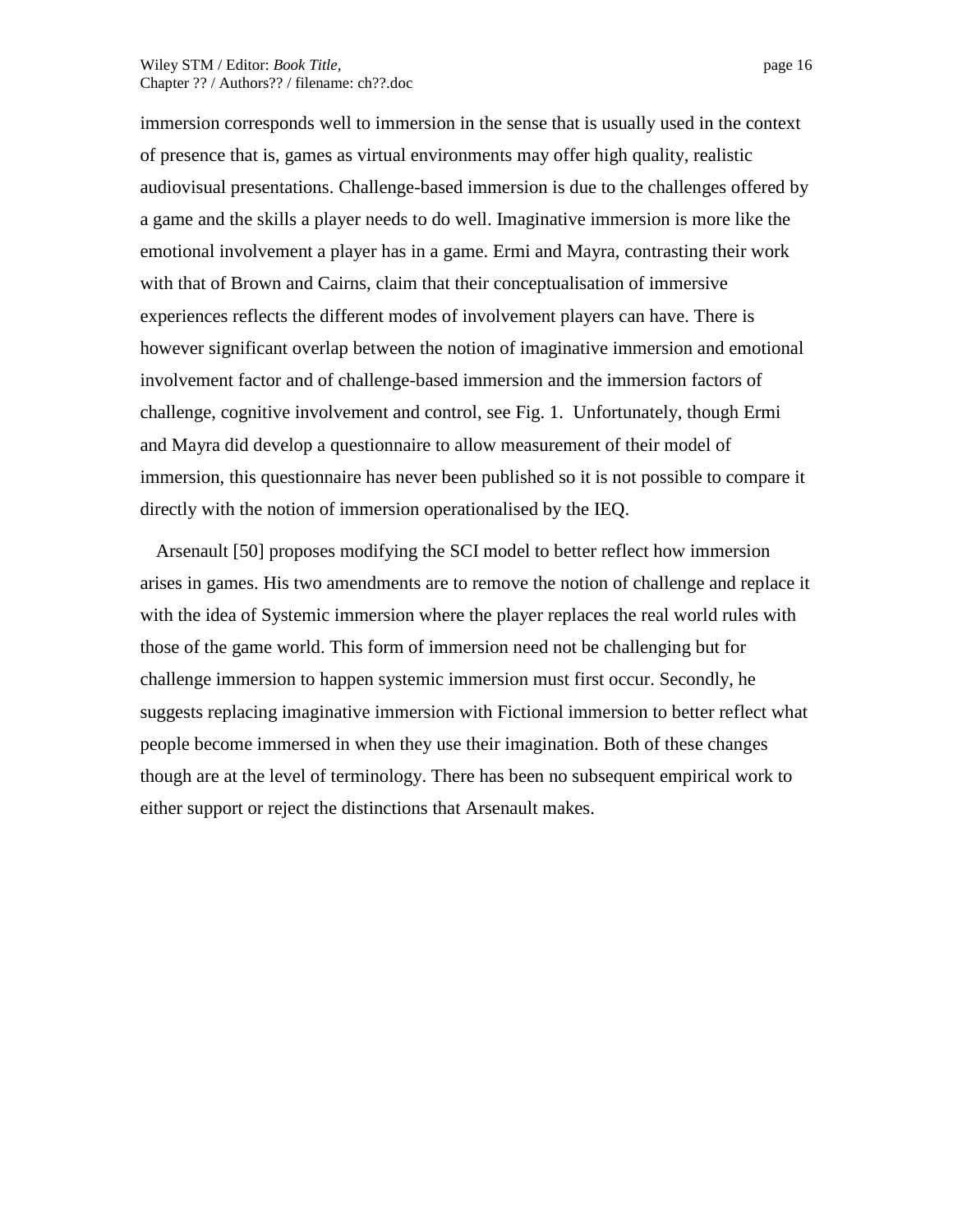

Figure 1: The relationship between the factors of immersion and Ermi and Mayra's and Adams' models of immersion.

Adams [\[32\]](#page-29-9) by contrast proposes a completely different analysis of immersion but again with three types: tactical, strategic and narrative. Tactical immersion is the moment by moment immersion in the act of playing the game and corresponds in part to the challenge factor and wholly to the control factor of the IEQ. Strategic immersion is related to the large-scale gameplay where players think carefully and effortfully over the game. This again relates to the challenge factor but also the cognitive involvement of the players. Finally, narrative immersion corresponds to the imaginative or fictional immersion of the previous two models and as such relates to the emotional involvement of the players. However, this formulation neglects the possibility of real-world dissociation and in fact, closer reading of Adams' description suggests that it is only when these three types of immersion work in harmony does a truly immersive experience emerge. In which case, immersion as we understand it is not any one of these types but in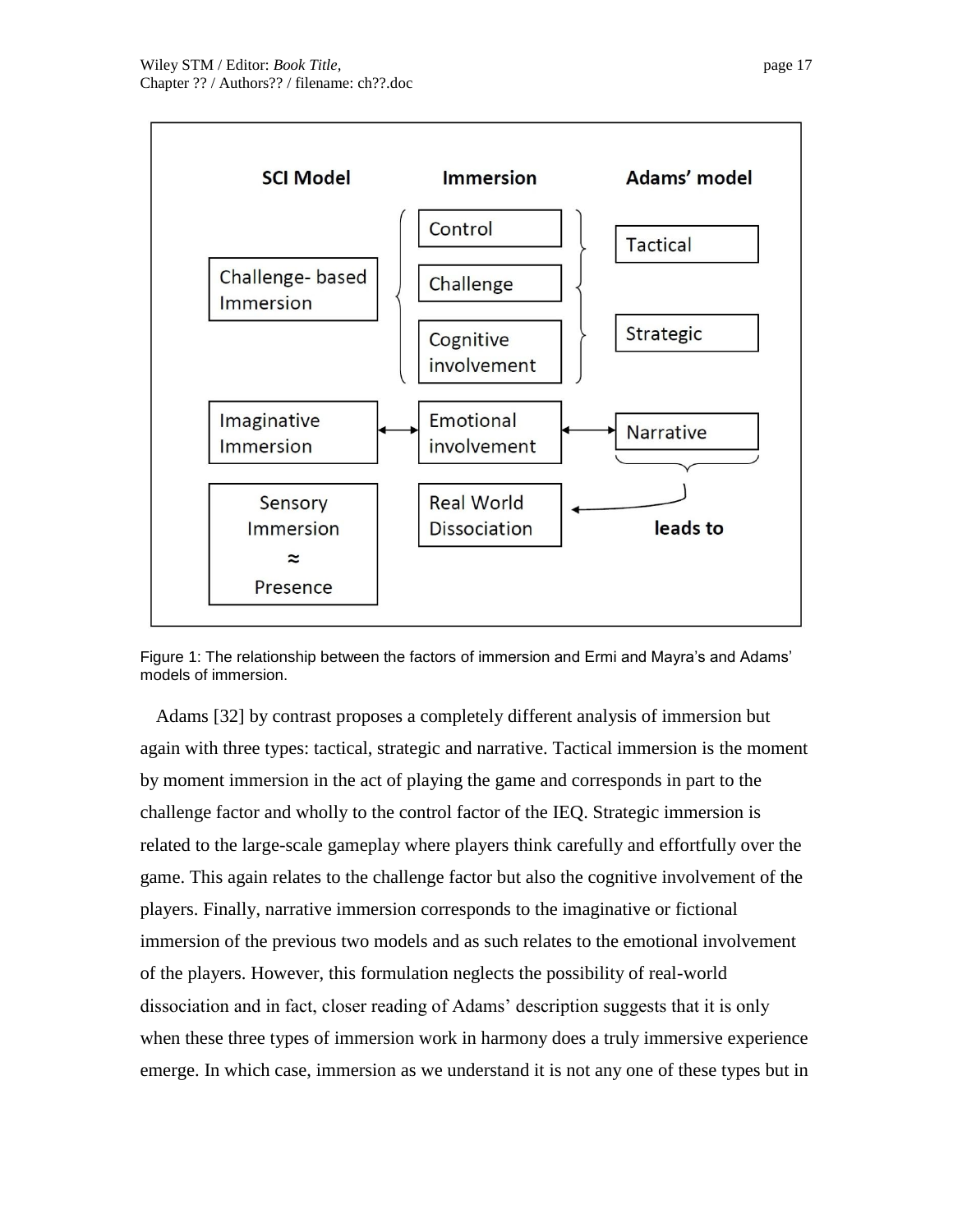fact arises as a result of the types coming together and one indication of that is the sense of real world dissociation that players experience, see Fig.1.

From the technological perspective, another concept closely related to immersion is the sense of presence. Slater et al. [51] define presence as the sense of "being in a virtual environment." As such, it specifically relates to technologies that offer a virtual environment in which a person can represent themselves. In games, this would most typically be a first-person shooter, like *Call of Duty: Black Ops,* where the player has the perspective of a person in a virtual world that looks like a real place and is able to navigate through the world to explore it, find enemies and kill them.

Lombard and Ditton [\[52\]](#page-30-0) provide six different forms of presence. Of these, three are related to social factors in the virtual environment being: the social richness of the interaction; the sense of being a social actor within the environment; and the sense that the environment/others in the environment are also social actors. These three factors together constitute a sense of social presence. The other three factors can be dubbed spatial presence and are: a sense of realism of the virtual environment; a sense of transportation usually characterised by the sense of "being there"; and psychological and sensory immersion. It is this last which corresponds to our notion of immersion and, in including sensory immersion, would correspond well with Ermi and Mayra's SCI model.

Modern games offer the opportunities for all of these types of presence to occur. Many games, for example *Mirror's Edge*, have a first-person perspective on a rich and complex game-world thus offering the opportunity for transportation and perceptual immersion and in some sense, a very high degree of realism. Massively multi-player online games, typified by *World of Warcraft*, require groups of players to work together and provide a good sense of social presence. Also, non-playing characters in such games give the illusion of the game having social actors. Undoubtedly players do experience these different varieties of presence though we are not aware of any systematic studies of this in the literature.

The relationship between presence and immersion is therefore complex. The same term presence is used to explicitly cover the idea of immersion but at the same time has many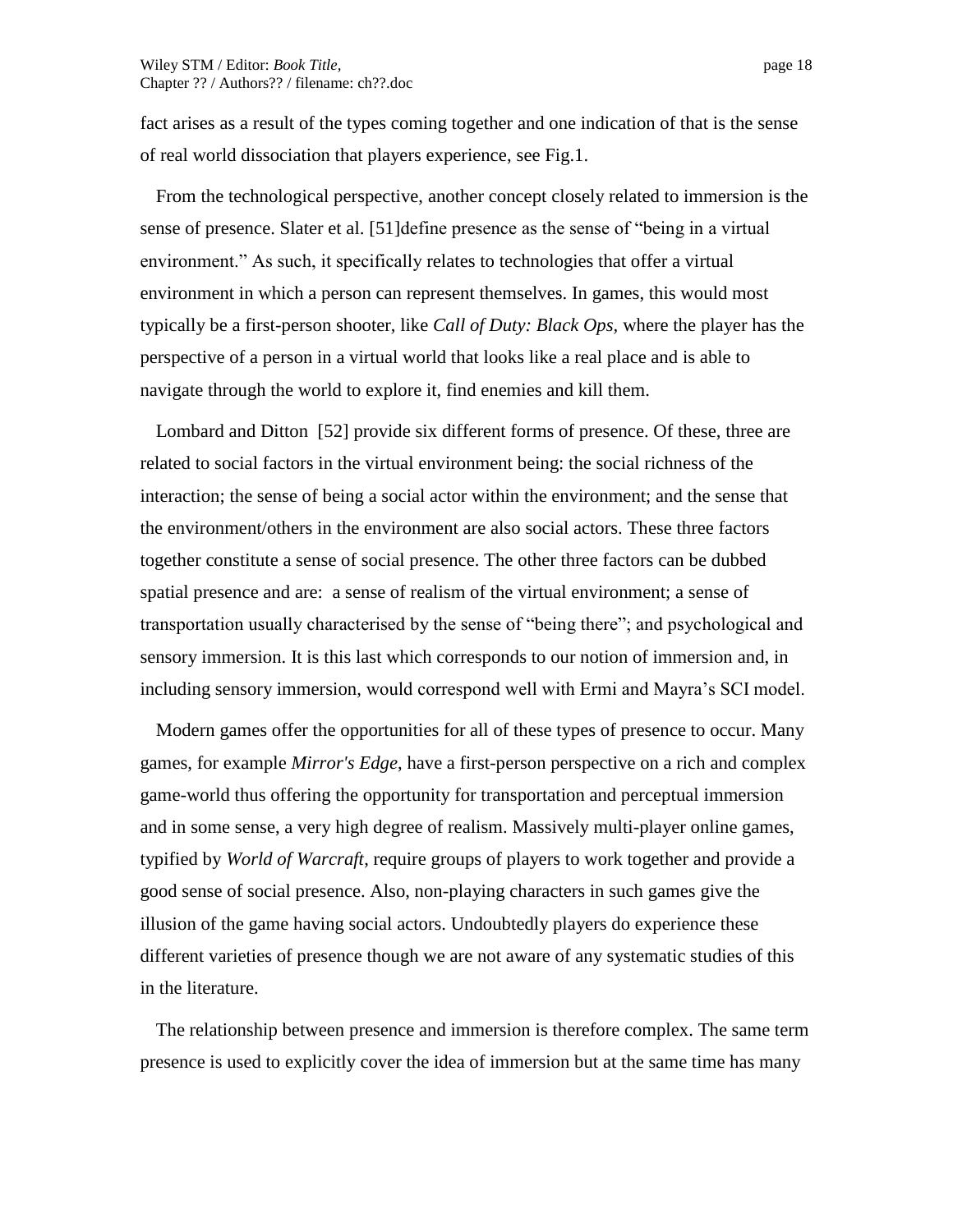more meanings that are definitely intended to be different. We therefore take social and spatial presence in turn and consider them in relation to immersion.

#### *A. Relating social presence and immersion*

The majority of digital games available today offer a variety of multi-player settings including co-located and mediated play between opponents. A recent development has been the introduction of online games and online gaming communities which allow gamers to play against, or in collaboration with, other gamers over the Internet. The flagships of these online games are the Massively Multiplayer Online Role-Playing Games, such as *World of Warcraft*, which have proven to have quite complex social dynamics [\[53\]\[54\].](#page-30-1)

Much of the existing literature suggests that social play provides more fun but less immersion. For example, Gajadhar et al. [\[55\]](#page-30-2) looked at how social presence, the awareness of being socially connected to others, related to the enjoyment of playing. It was found that high social presence led to a more enjoyable experience. Enjoyment or fun is the obvious experience that should come from playing games, that is, enjoyment is an experiential outcome.

But how does social presence relate to immersion? The immediate argument for the tension between social playing and immersion is straightforward. If immersion is about being in the game, playing socially is a way of making you aware of those around you or, if online, those not intrinsically in and of the game. Thus, the presence of real others in a game can be seen as something of a distraction or interruption to an individual's immersive experience. Alternatively, it may be that interactions increase enjoyment of the game but decrease immersion. Or it may also be that the other players in some sense become part of the game and interaction with them increases the immersion in the game.

In order to explore this relationship, Cairns et al [\[56\]](#page-30-3) presents three experiments that test the relationship between social setting and immersion. The three experiments aim to manipulate the social setting in which players play be it against a computer, against a person online or against a co-located person. Overall the three experiments show that players are more immersed when playing against another person rather than playing against a computer but that it does not matter whether the other person is online or in the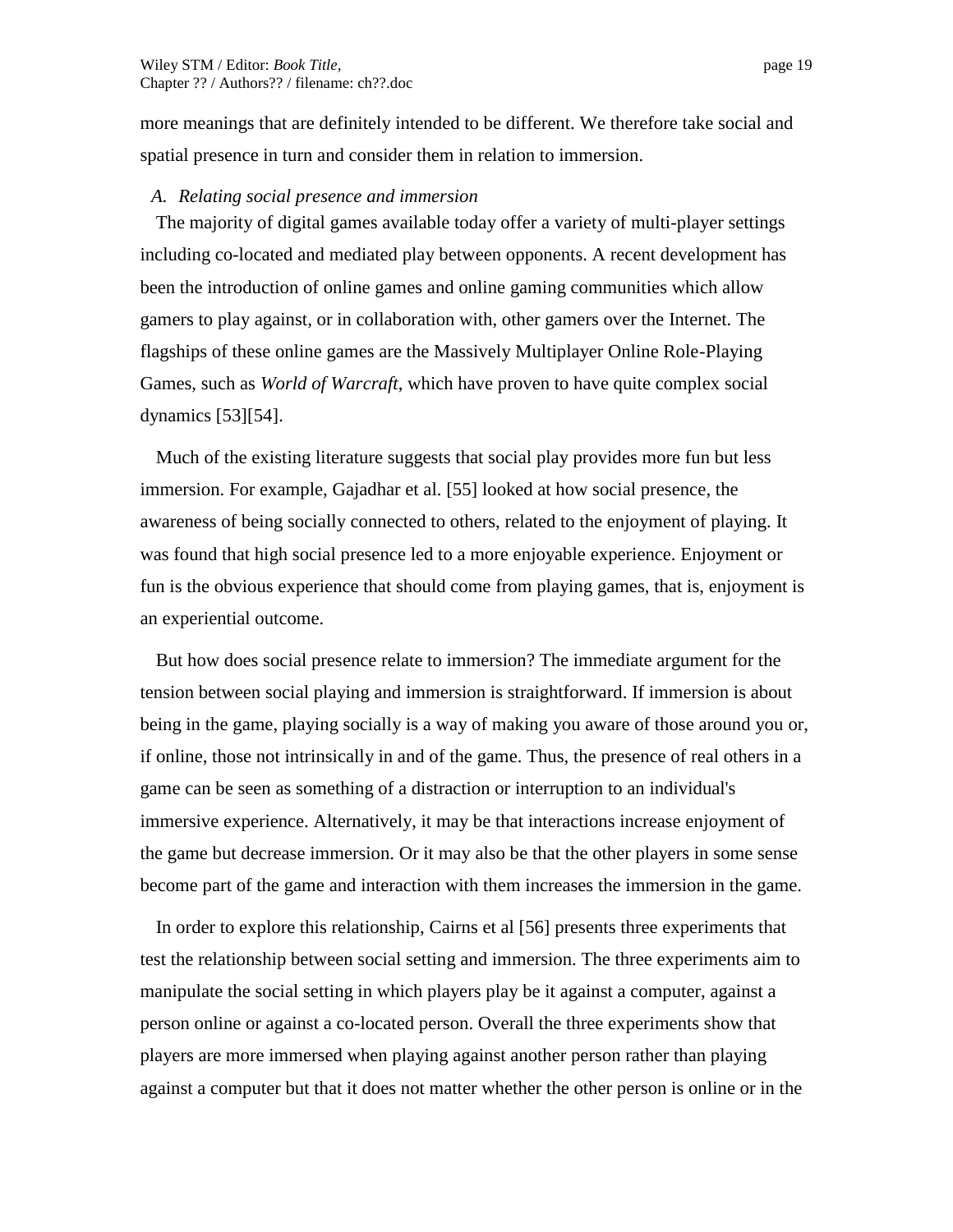same room. Observations by the experimenters made it clear that the level of interaction between co-located players was quite low with, at most, occasional comments or laughter. This suggests that whatever interaction was taking place between players was taking place through the game. Thus, it does not matter where the other player was but it does matter that the other player was part of the game world to become immersed in.

#### *B. Relating spatial presence and immersion*

According to Wirth et al. [\[57\],](#page-30-4) spatial presence is composed of two dimensions: the sensation of being physically situated within the spatial environment; and the perceived possibilities to act within the environment. The latter of these dimensions certainly seems to influence the overall sense of presence [\[58\].](#page-30-5) The former though is not without problems because what is generally the sensation of being physically situated anywhere? Slater [\[59\]](#page-30-6) suggests that the sense of presence is a mechanism based on forming and evaluating perceptual hypotheses about what a person is experiencing. In a virtual environment, a person has an experience that suggests a feasible perceptual hypothesis is that they are physically located in that environment. Of course, the real world around them also presents experiences, at least in the form of knowledge, that support the hypothesis that they are present in that world. Presence occurs when the hypothesis on the virtual environment wins out over that on the real world. In some sense then, presence is the sensation of being somewhere else knowing that you are not. When we really are somewhere, there is no sense of presence as there is no conflicting perceptual hypothesis to be resolved.

Consideration of specific games, rapidly suggests that immersive experience and spatial presence are indeed two independent concepts. First take a game like *Tetris*. Here there is little sense of "being there" in this game as there is simply no "there" for a player to be and yet the game is hugely absorbing and can provide a strong immersive experience. Conversely, it is easy to conceive of a game played in a CAVE, for instance collecting flowers in a virtual, floral landscape, where the sense of spatial presence in that landscape is very strong and yet the experience is not at all immersive due to it being a very undemanding game. Thus, in part, distinguishing immersive experience from spatial presence is simply one of definition. Depending on the type of presence being considered immersive experiences are either similar or unrelated to spatial presence.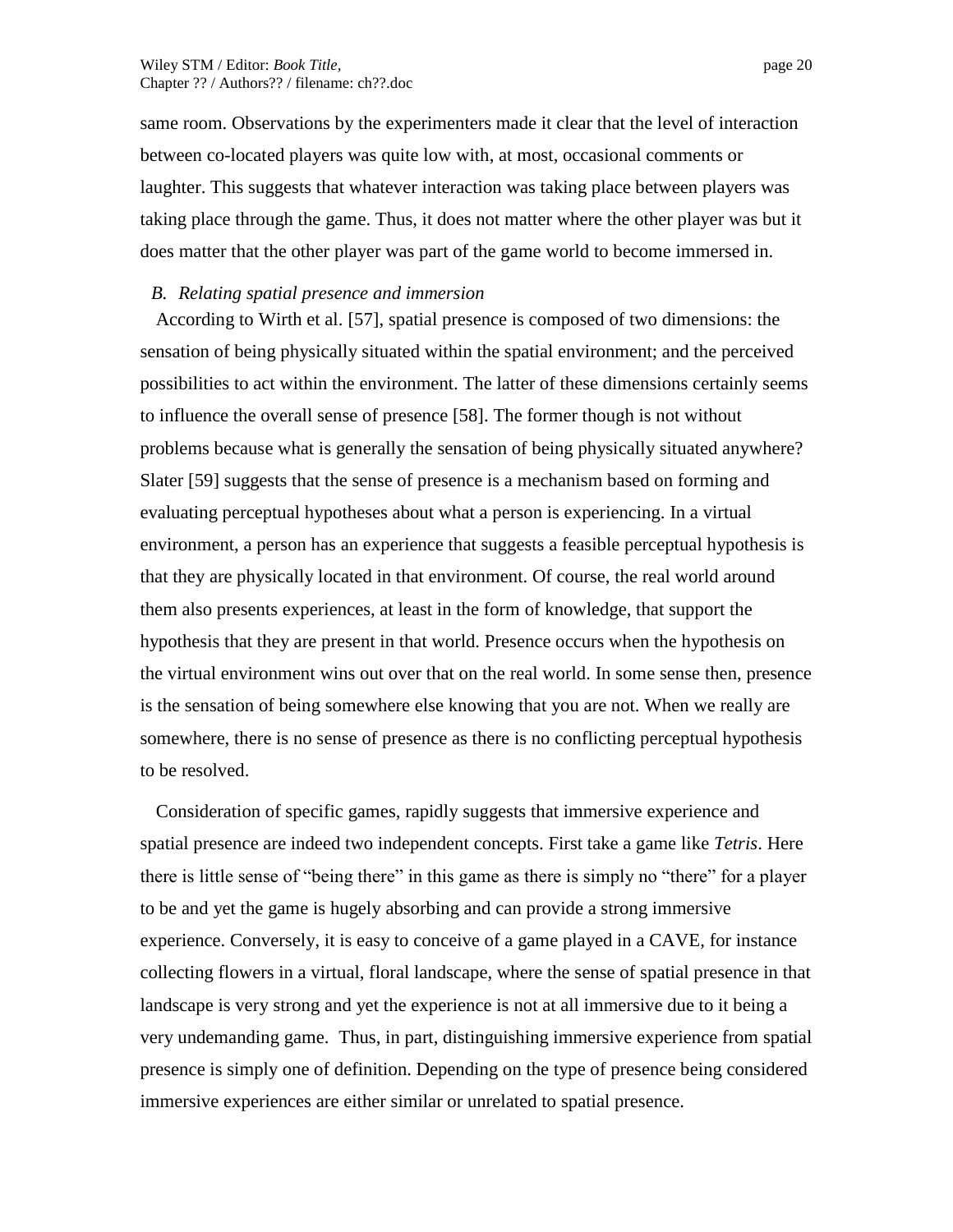However, Witmer and Singer [\[60\]](#page-30-7) argue that a tendency to immersion leads to a greater sense of presence. In their sense, immersion has much in common with ours and many of the questions measuring immersive tendency overlap with questions in the IEQ. It should be noted though that Witmer and Singer consider immersive tendency, that is, the disposition of a person to have immersive experiences whereas Jennett et al. [\[7\]](#page-28-7) ask about the specific immersive experiences a person had as a result of particular game-playing session. To put this more succinctly, the former is measuring a general trait (much like cognitive absorption) while the latter a specific state. Whilst it is expected that a tendency to immersion should lead to better immersive experiences overall, it may not indicate the immersive experience of any particular game-playing session. Nonetheless, given the link they made between immersive tendency and presence, it is clear that the trait should influence specific experiences and so it makes it reasonable to assume that specific states of immersive experiences should also influence sense of presence.

Overall then, there are good grounds for believing that there is a link between immersive experience and presence. The question is: does an increased immersive experience lead to a better sense of presence? Or conversely, does increasing the sense of presence lead to a more immersive experience? In order to answer this, we conducted an experiment into the relationship between spatial presence and immersion. Whilst this chapter is intended primarily to be a review, the experiment is given here in detail to illustrate how it is possible to better understand immersion through such an experimental approach.

#### VI. DISSOCIATING SPATIAL PRESENCE AND IMMERSION

In this section we present details of an experiment that has not been published elsewhere. The aim of the experiment was to dissociate spatial presence from immersion to show how the two may vary independently of each other. The hypothesis is that immersion and spatial presence can vary independently of each other. In order to do this, the experiment is two-factor between participants design. The first factor manipulates the level of spatial presence and the second the level of immersion. This gives four conditions and evidence supporting the hypothesis would be the immersion factor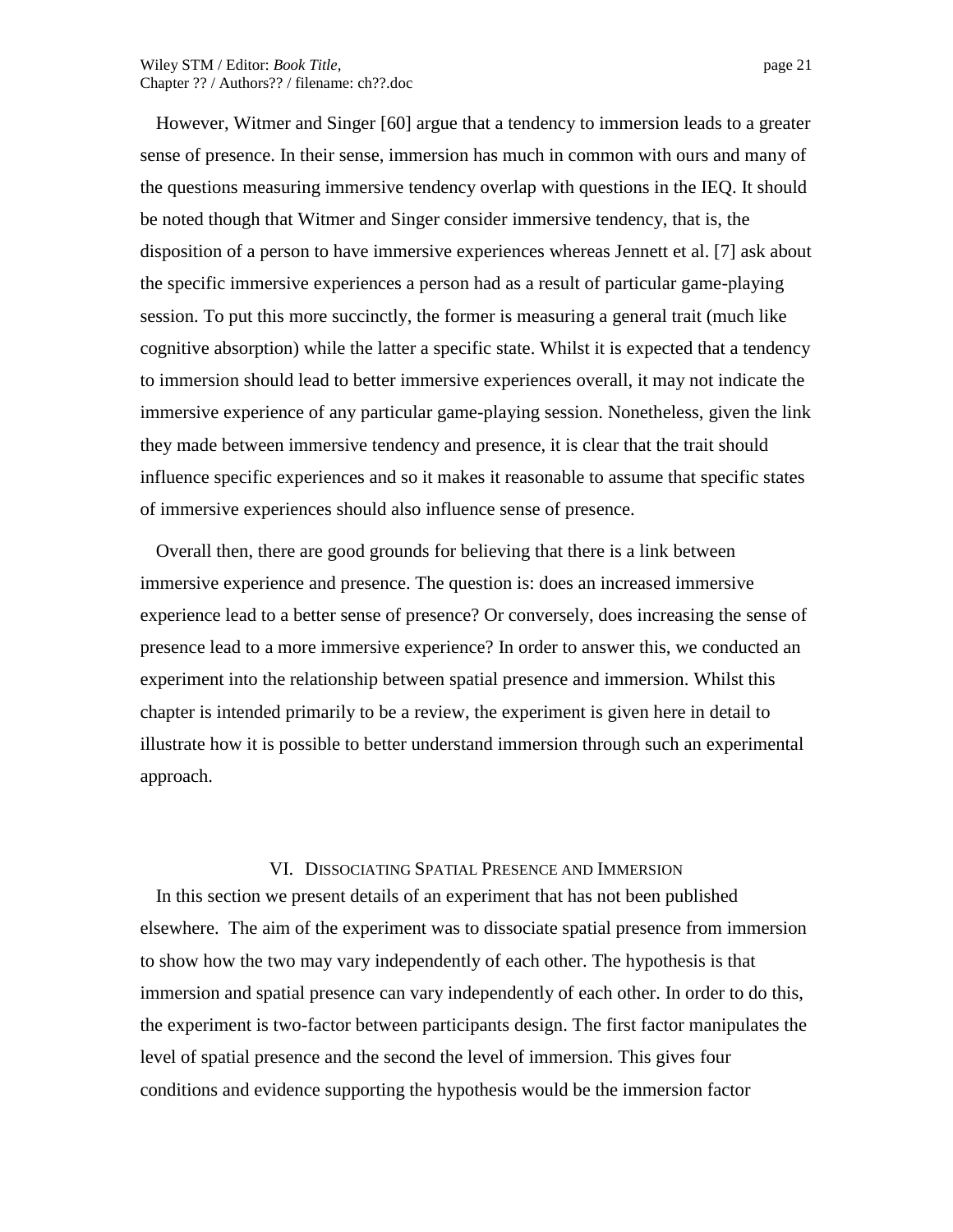influencing immersion but the presence factor not and also the presence factor influencing the sense of presence but the immersion factor not. In this way the two experiences will be seen to dissociate.

# *A. Materials*

A maze game was used as the game where the challenge is simply to find the exit to the maze. This was used as it provides a relatively simply gaming experience and as will be seen fits well with the constraints of the experimental manipulation.

Following an apparently unanimous view of predictors of spatial presence [\[52\]\[57\],](#page-30-0) one version of the game, the low presence condition, was presented in two-dimensions with a birds-eye view of a robot car in the maze and the other, high presence condition, in three dimensions with a first person perspective as if sitting on top of the robot car, see Fig. 2. The advantage of the maze game here is that the controls were simply the arrow keys with left and right turning the car and the forward and back arrows moving the car forwards and backwards. These controls make sense in both the birds-eye and firstperson perspectives.



Figure 2: The two versions of the maze game: left is the birds-eye perspective, the right is the first-person perspective.

To manipulate immersive experience was more difficult as factors that might influence immersion, such as the complexity of the game, offering more things to do, might also separately influence presence [\[57\].](#page-30-4) One factor commonly used in games is music to add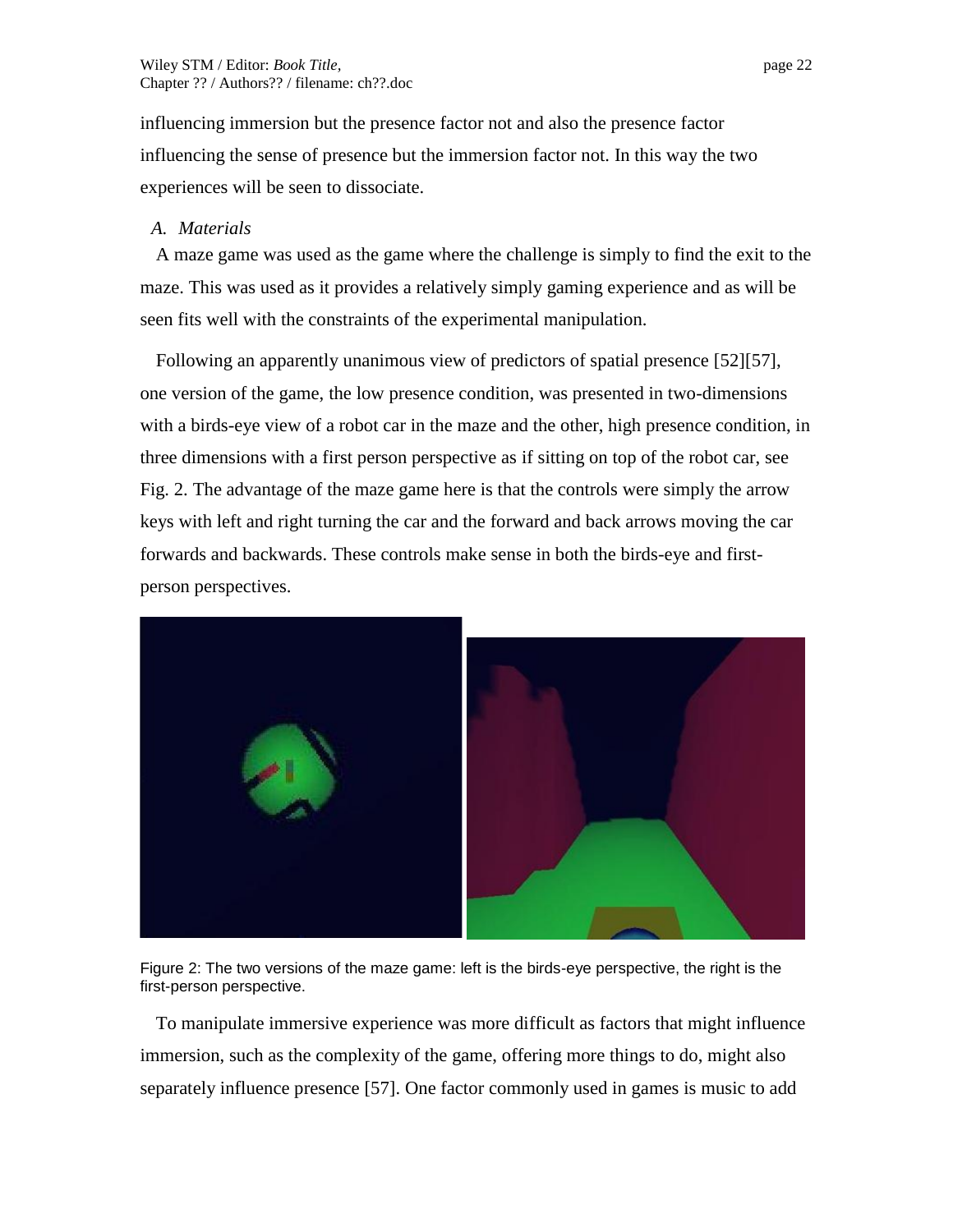atmosphere and another is time pressure to require players to focus. Neither of these could reasonably be expected to influence spatial presence nor are they commonly listed as having any influence on presence. Wirth et al. [\[57\],](#page-30-4) IJsselsteijn et al. [\[37\]](#page-29-14) and Lombard and Ditton [\[52\]](#page-30-0) all make consideration of appropriate or diegetic sounds adding to the sense of presence but do not in any way suggest that a more generic, non-diegetic soundtrack would increase presence nor that time pressure of the task in the virtual environment would also influence presence. Thus, for the high level of immersive experience, we added a music track with a voice countdown from 2 minutes, at first at 30s intervals and then also at the final 15s and a final 10s countdown followed by an alarm sound at 2 minutes.

Immersion was measured using the IEQ [\[7\].](#page-28-7) The sense of presence was measured using a short presence questionnaire based on that of Slater et al. [\[51\].](#page-29-28) They used five questions with responses on a seven-point Likert scale to measure the sense of presence. We have adapted these to four questions suited to the context of this study. The questions have high face validity for spatial presence as they ask specifically about transportation and realism aspects of presence. There are undoubtedly issues around the use of questionnaires to measure presence (eg  $[61]$ ) but previous, successful application of this approach means that we consider this acceptable for the purposes of this study. Both questionnaires were administered on paper.

#### *B. Participants*

Twenty six participants (24 men and 2 women) took part in the study with each participant playing the game in only one of the four possible conditions. They were mostly undergraduate computer scientists with ages in the range of 20 to 22.

#### *C. Procedure*

Before participating in the study, each volunteer was asked to give informed consent to take part. The participants were then read a statement, explaining the controls of the game along with information relevant to the particular game condition which they were playing. Participants were then randomly assigned to the 2d or 3d version of the game. In the non-immersive game conditions, they were asked to take control of the avatar and navigate their way through the maze, from the start square through to the exit. They were not timed and no pressure was put on them to complete the task. They were allowed as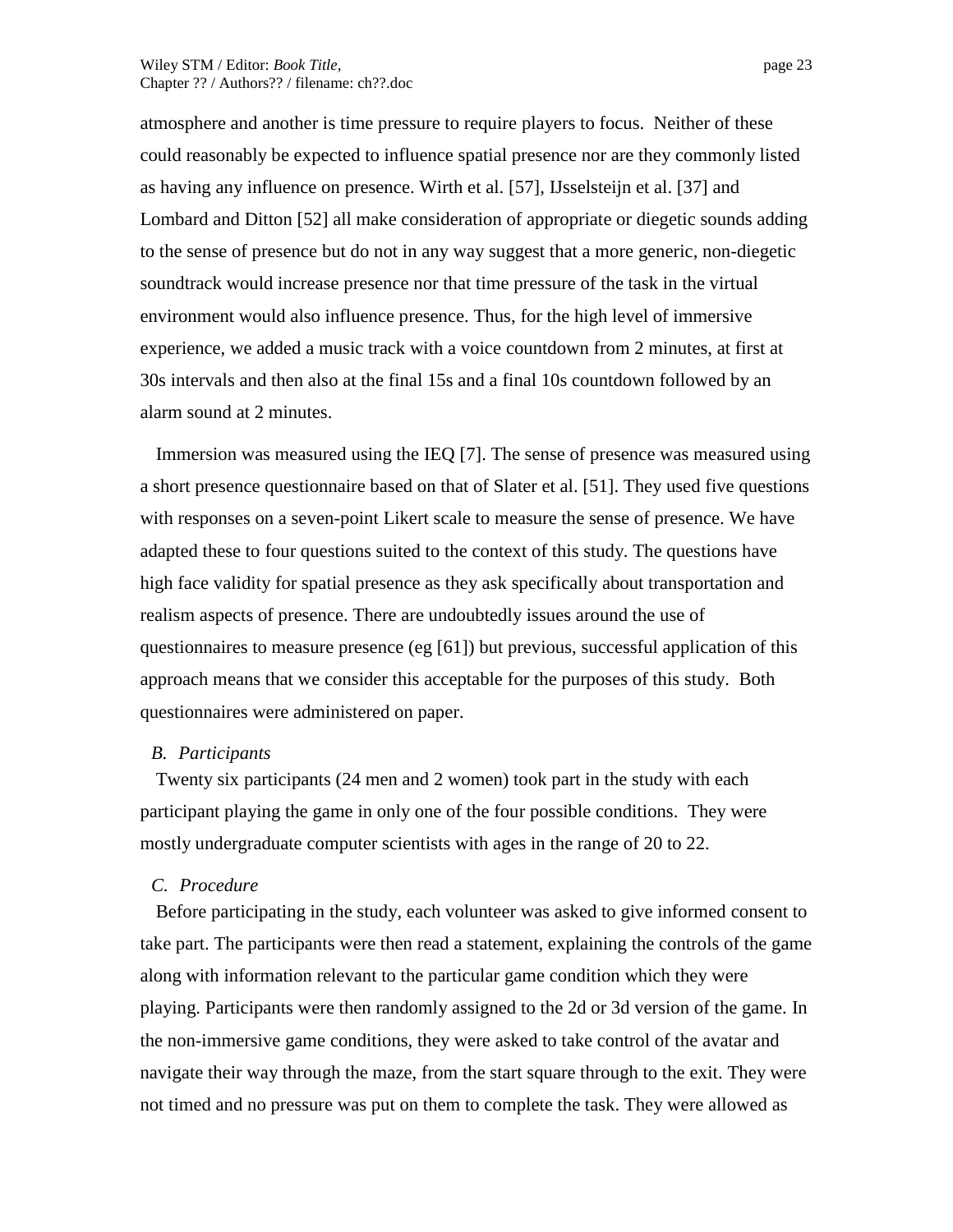long as they needed to find their way to the end of the maze, upon which they were asked to inform the researcher.

In the immersive game modes, they were given a set of headphones to hear the music and were asked to begin playing when the music started. They were informed that they should try to get to the end of the maze before the music reached the end. They were asked to inform the researcher either upon completion of the maze, or when the alarm sounded at the end of the music.

Upon informing the researcher of the end of the experiment, each participant was given the two questionnaires. They were asked to fill these out immediately after playing so that their memory of the game would be fresh and their answers would be most relevant. After completing the questionnaires, participants were thanked and once again given the opportunity to ask questions.

### *D. Results*

The IEQ data are summarised in Table 1. They show a clear effect of the immersion manipulation but no particular effect of the presence manipulation. This is confirmed by a two-way ANOVA where there a main effect of the immersive manipulation on IEQ scores (F(1; 22) = 34.39,  $p < 0.001$ ), but no main effect for the presence manipulation  $(F(1; 22) = 0.1, p = 0.76)$  nor an interaction effect  $(F(1; 22) = 0.46, p = 0.51)$ .

The presence data are summarized in Table 2. As there is no widely recognised nonparametric equivalent of two-way ANOVA, we instead test for each main effect separately with a Mann-Whitney test. There is a significant difference due to the presence manipulation ( $U = 44$ ,  $p = 0.039$ ) but no difference due to the immersive manipulation (U  $= 63$ ,  $p = 0.28$ ). It is not possible to evaluate non-parametric interaction effects. (For reasons of parity and completeness, it is worth noting that a similar non-parametric analysis of the main effects on the IEQ scores produces identical results with a significant main effect for immersive manipulation ( $U = 10$ ,  $p < 0.001$ ) and no main effect for presence manipulation (U = 78.5,  $p = 0.76$ ).)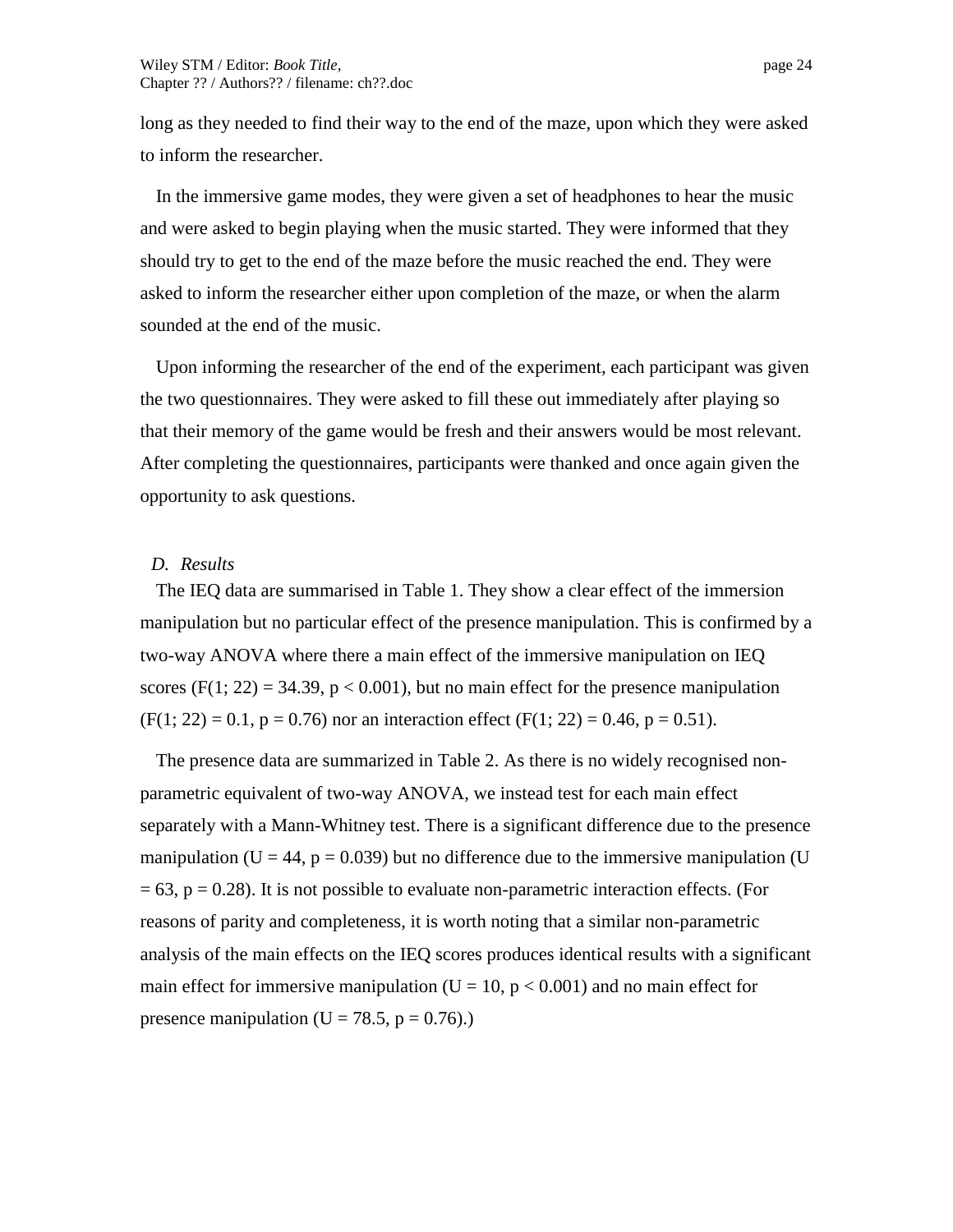|                       | 2d          | 3d          |
|-----------------------|-------------|-------------|
| Low immersion         | 87.4 (11.6) | 89.1 (10.8) |
|                       | $N = 7$     | $N=7$       |
| <b>High immersion</b> | 118.3(11.3) | 113.7(10.4) |
|                       | $N=6$       | $N=6$       |

Table 1: Mean (sd) of IEQ Scores and number of participants in each condition of the experiment

|                       | 2d        | 3d        |
|-----------------------|-----------|-----------|
| Low immersion         | 10.7(2.4) | 13.4(3.8) |
|                       | $N = 7$   | $N=7$     |
| <b>High immersion</b> | 12.7(5.2) | 15.7(3.4) |
|                       | $N=6$     | $N=6$     |

Table 2: Mean (sd) of Presence Scores and number of participants in each condition of the experiment

# *E. Discussion*

The results support both experimental hypotheses and therefore the double dissociation of immersion from spatial presence. First, the level of immersive experience was influenced by the effect of music and time pressure compared to neither music nor time pressure. There was a substantial effect on immersive experience as measured by the IEQ of at least 2 standard deviations. However, there was no effect due to whether the game was in 2 dimensions or 3 dimensions. Thus, a well-known presentational feature which is considered highly relevant to the sense of spatial presence produced no effect on the immersive experience.

What is interesting is that this result runs in the face of current trends in game technology where increasingly sophisticated consoles are used to produce higher-fidelity graphics with increased realism. At the very least, good 3d representations would seem a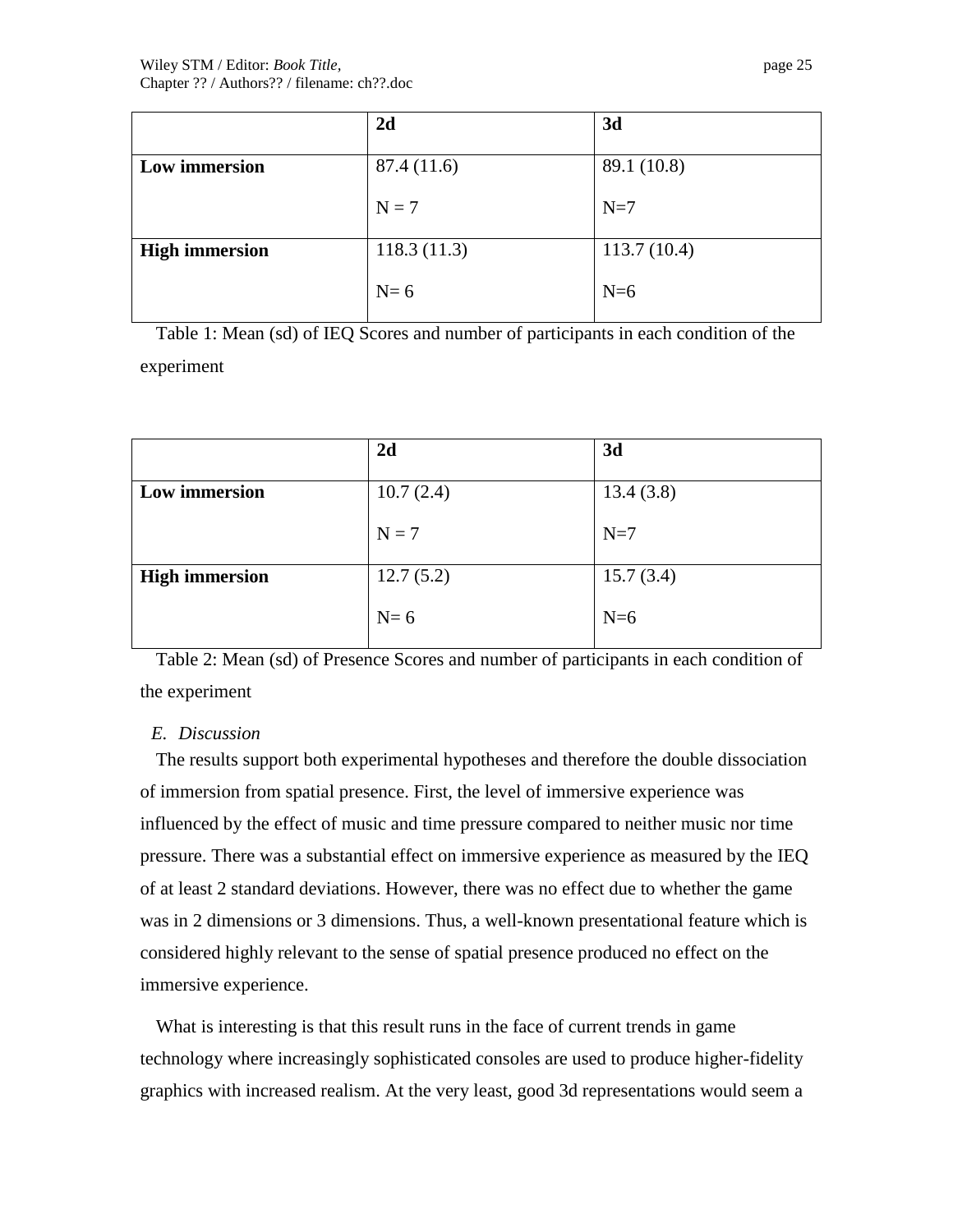standard for most modern console games, even for essentially 2d games like *Little Big Planet*. Yet, apparently, this does not actually alter the playing experience. This is perhaps not so surprising to gamers who recognize the importance of gameplay over appearance. Also, there is an increasing fashion for retro-style games in the casual gaming community where very low resolution and limited palettes are used to produce rich and complex games, for example *Cave Story*.

Additionally, it would seem that the immersiveness of the gameplay experience does not add to the sense of spatial presence in the game. This, of course, should be viewed more cautiously. The method for measuring presence was very simple (even if wellestablished) and perhaps was too crude to see the effect of immersion on presence. Nonetheless it is indicative of what was expected. This then undermines Wirth et al.'s model of spatial presence where they proposed that high involvement, like immersion, would support presence when other factors were absent or insufficient. Also, it questions the role of immersive tendency in the experience of presence [\[60\].](#page-30-7) Further, if spatial presence is equated with sensory immersion [\[48\],](#page-29-26) then sensory immersion stands apart from our notions of immersion.

#### VII. CONTRIBUTIONS

This chapter has set out to define and position the role of immersion in the gaming experience. Our approach is very much a data-driven approach. The notion of immersion emerged from what players, reviewers and designers say about gaming and this has led to many studies, primarily experimental but also qualitative, that aim to better understand what immersion is. As such, the first contribution of this chapter is to demonstrate that despite gaming experience being rich, multi-faceted and highly subjective, by focusing down on one aspect and carefully investigating it, it is possible to make concrete statements about that aspect of gaming experience and moreover support such statements with empirical evidence. The experiment just reported demonstrates this very clearly. Starting from a theoretical view about how immersion could support a sense of presence, it was possible to see how the proposed relationship was not always sustained and that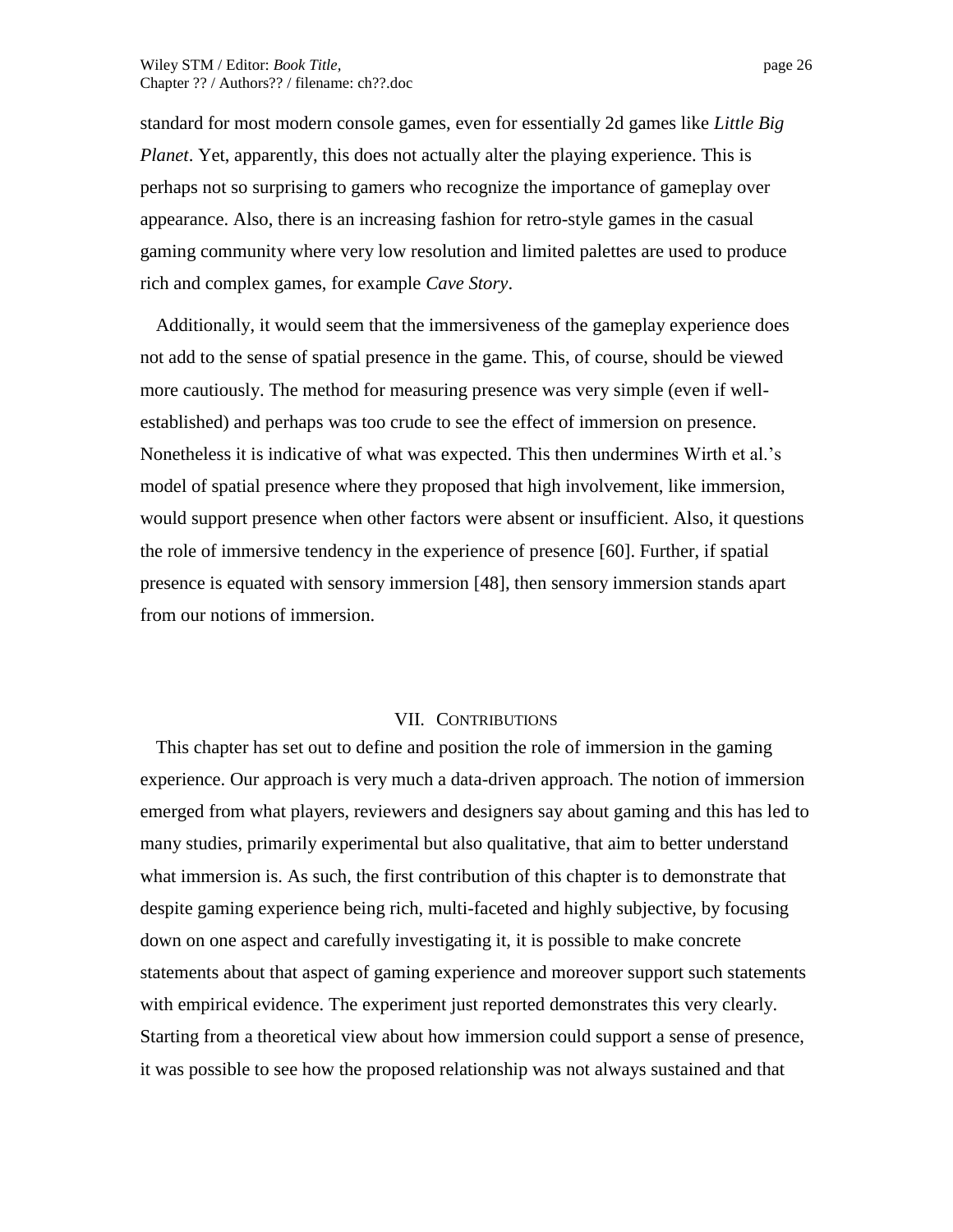there is no necessary link between presence and immersion even when they clearly cooccur and could conceivably reinforce each other.

The second contribution is a review of the state-of-the-art literature on attempts to define, measure and evaluate gaming experiences. Given the abundance of digital games and digital game players, understanding the gaming experience is intrinsically interesting but also potentially useful for those trying to design those experiences. As can be seen, current formulations of gaming experience take widely different approaches to considering games to merely provide another route into experiences such as flow whereas as some consider very game specific approaches such as narrative in games. It is not always clear how these different approaches relate but by positioning them in relation to immersion and therefore indirectly with each other, it is possible to see how the different approaches both overlap and differ.

The third contribution though, is of course a clear review of the literature in relation to immersion, an aspect of gaming that seems to run through, and have relevance for, all gaming experiences and one that we therefore think is very important to understand better. What the review attempts to do is to not say that everything is immersion. There is definitely a role for fun, flow, socializing, story-telling and so on in digital games and that these stand apart from immersion. But immersion can be experienced alongside all of these things and, when it comes to talking about immersion, it has concrete, data-driven properties. Immersion is a cognitive phenomenon that is influenced by the design of games, their structures and mechanisms and also factors outside of the games themselves. Immersion is related to attention but it is not solely attention. Feedback and thinking are as important to building immersive experiences as simply having something to keep doing. Immersion is influenced by social presence but not necessarily by spatial presence: being "in the game" is about what the mind is thinking about not where it thinks it is but at the same time others can be "in the game" with you.

Naturally for us, our work has come from a primarily research perspective and as such speaks little to game design. This is appropriate. We are not game designers and to attempt game design would not play to our strengths and would perhaps also show a

page 27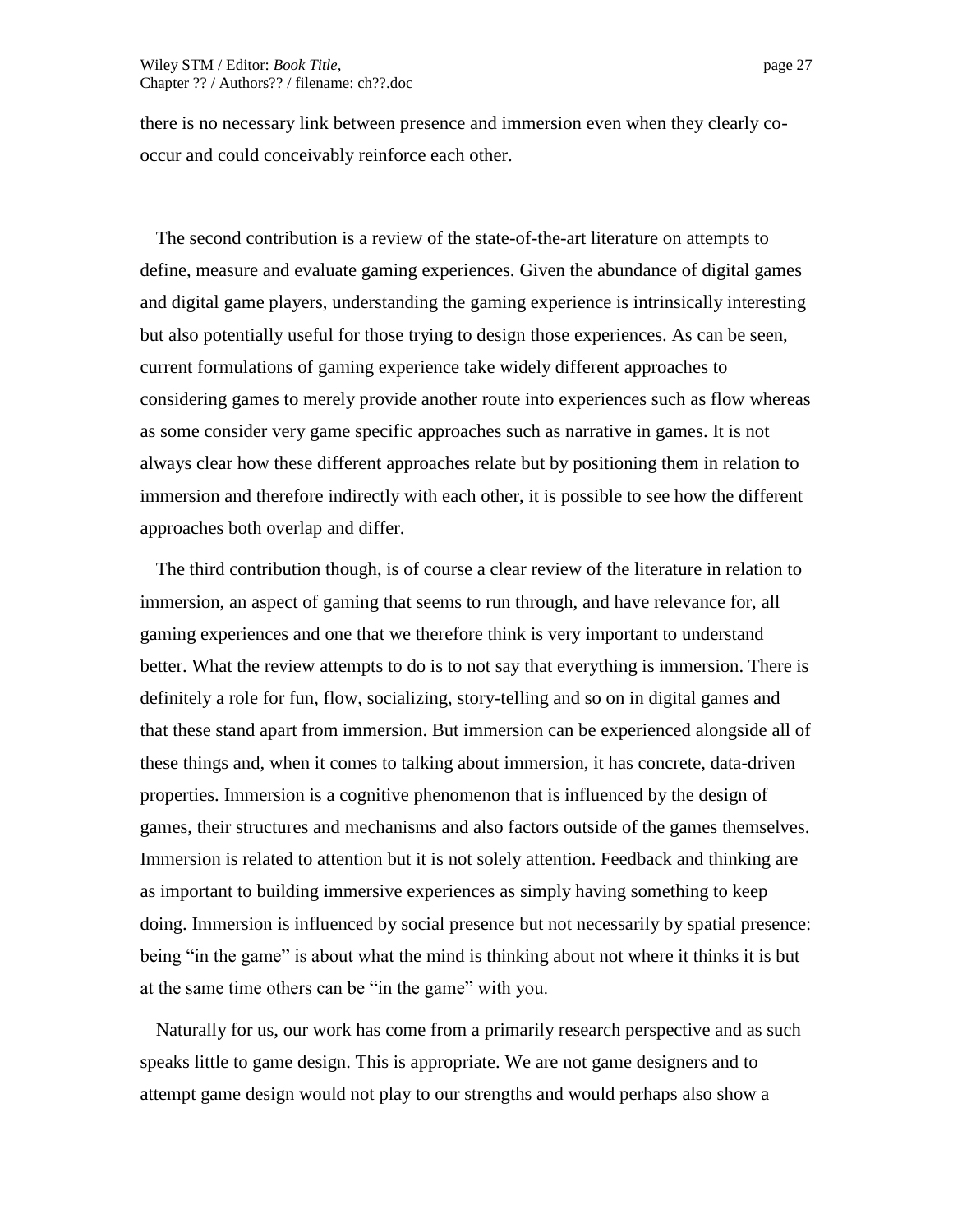is and how best (or not!) to use it.

degree of arrogance over those who really do game design and do it successfully. However, this is perhaps an important demonstration of what research work can offer in terms of turning hard to express concepts into quantifiable phenomena. As such we hope this chapter provides an alternative to sweeping generalizations, offered by gurus, pundits and critics, about how games could/should/might to be made better or worse, why particular games are bad or unpopular. This is not to say we offer an answer for every situation but that there are suggestions and indications of what some answers might look like. However we would not advocate the specific use of the IEQ as a way to inform game design as done by Huhtala et al [\[12\].](#page-28-11) Rather the IEQ is a research instrument that allows us to isolate features of games and make causal associations to the experiences people have. In the context of specific games and changes to the games, it is unlikely that the IEQ is sufficiently precise to make the detailed comparisons that designers need. Of course, in the final cut, it will be designers themselves who say how useful this research

Across common accounts of gaming experience and the wide range of research conducted into gaming experience, immersion continues to appear as an important component of the gaming experience and one that players actively seek when they play games. Immersion is a cognitive state that is influenced both by activities with the game, the social connections made through the game and external factors around the game. However, immersion is clearly distinct from existing concepts such as attention, flow and fun. What exactly it is though remains unclear. Our best current understanding is that it is a confluence of different psychological faculties such as attention, planning and perception that when unified in a game lead to focused state of mind. In this state, players are less aware of the world around them and become immersed in the game. Moreover, this is a self-sustaining state because of the pleasures associated with being immersed in a game.

VIII. CONCLUSIONS

This understanding though forces upon us further questions. What exactly are the psychological functions involved in immersion? What is the best balance of these functions for immersion? And how might games achieve such a balance? We are a long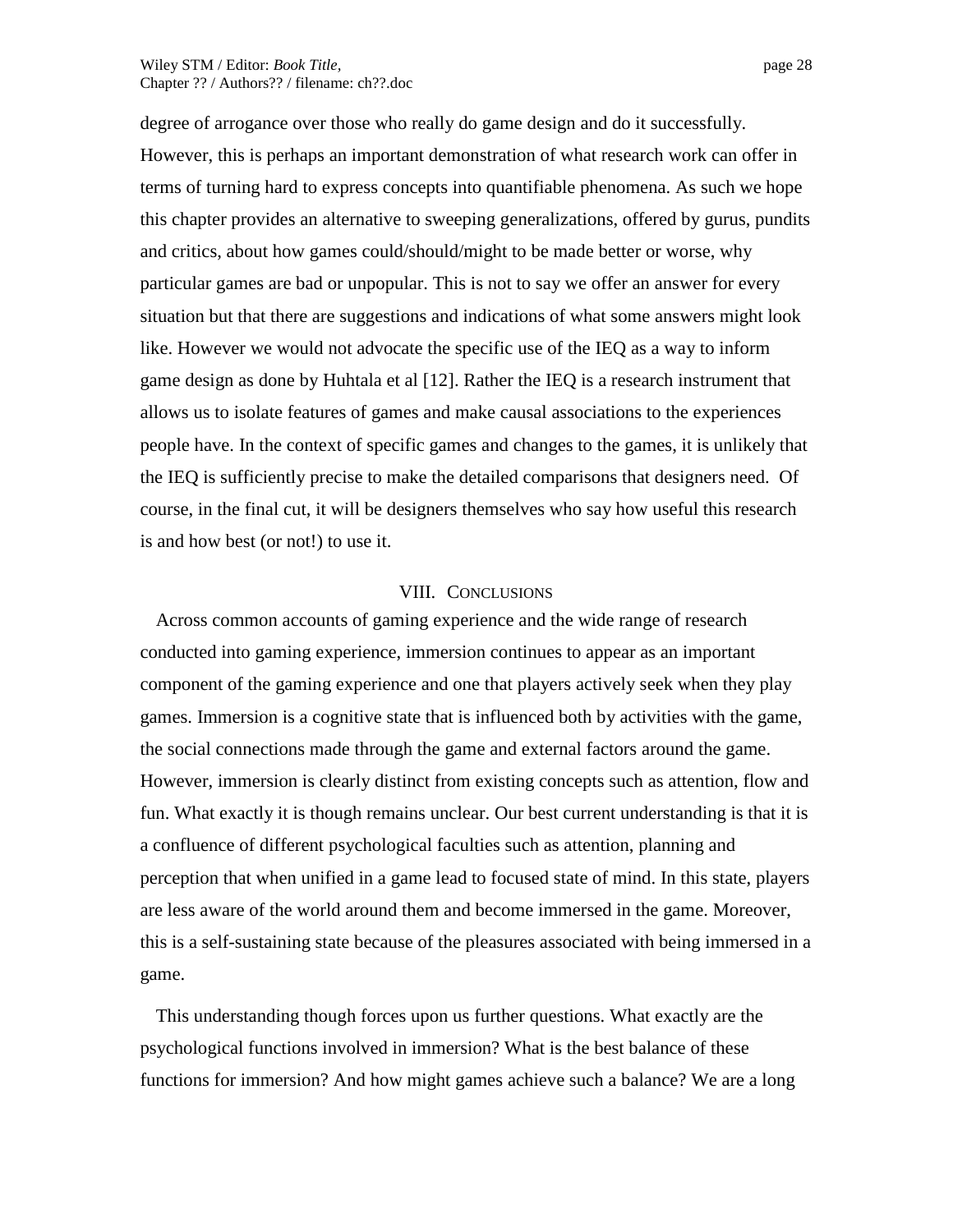way from clear answers to these questions but the problems they present are sufficient to

keep many researchers immersed for a long time to come.

#### ACKNOWLEDGMENT

We would like to thank the many participants in the studies we have conducted over the years that have led us to our current understanding of immersion. We would also like to thank the reviewers of this chapter for their useful advice and guidance.

#### <span id="page-28-7"></span>**REFERENCES**

- <span id="page-28-0"></span>[1] T. Chick, "Shoot Club: The DOOM3 Review," in *The Game Design Reader,* K. Salen and E. Zimmerman, Eds. Boston, MA: MIT Press, 2006, pp. 156-169.
- <span id="page-28-1"></span>[2] G. Calleja, *In-Game: from immersion to incorporation.* Harvard: *MIT Press*, 2011
- <span id="page-28-2"></span>[3] E. Brown and P. Cairns, "A grounded investigation of game immersion," in *Proc. Of ACM CHI 2004,*  pp*.*1297-1300.
- <span id="page-28-3"></span>[4] J. Murray, *Hamlet on the holodeck: The future of narrative in cyberspace*. Boston, MA: MIT Press*,*  1998
- <span id="page-28-4"></span>[5] R. Hong, "Immersion in reading and film as a function of personality," BSc Thesis, Dept. of Psychology, University College London, UK, 2006
- <span id="page-28-5"></span>[6] A. Tellegen and G. Atkinson, "Openness to absorbing and self-altering experiences ("absorption"), a trait related to hypnotic susceptibility," *J. of Abnormal Psychology*, vol. 83, no. 3, pp. 268-277, 1974.
- <span id="page-28-6"></span>[7] R. Agarwal and E. Karahana, "Time flies when you're having fun: Cognitive Absorption and beliefs about information technology usage," *MIS Quarterly*, vol. 24, no. 4, pp. 665-694, 2000.
- [8] C. Jennett, A. Cox, P. Cairns, S. Dhoparee, A. Epps, T. Tijs, and A. Walton, "Measuring and defining the experience of immersion in games,"*Int. J. of Human-Computer Studies,* vol. 66, pp. 641-661, 2008
- <span id="page-28-8"></span>[9] M. Seah, and P. Cairns, "From Immersion to addiction in videogames, " in *Proc. of BCS HCI 2008,*  pp. 55-63.
- <span id="page-28-9"></span>[10]T. Sanders and P. Cairns, "Time perception, immersion and music in videogames," in *Proc. Of BCS HCI 2010*, pp. 160-167.
- <span id="page-28-10"></span>[11]M. Thompson, I. Nordin and P. Cairns, "Effect of touch-screen size on game immersion," In *Proc. of BCS HCI 2012*, pp. 280-285.
- <span id="page-28-11"></span>[12]J. Huhtala, P. Isokoski and S. Ovaska, "The Usefulness of an Immersion Questionnaire in Game Development," in *Proc. Of ACM CHI 2012,* pp. 1859-1864.
- <span id="page-28-12"></span>[13]J. McGonigal*, Reality is broken: Why games make us better and how they can change the world,* London, UK: Penguin Press*,* 2011.
- <span id="page-28-13"></span>[14]G. Zichermann and C. Cunningham, *Gamification by Design.* Sebastopol, CA: O'Reilly, 2011.
- <span id="page-28-14"></span>[15]E. Diener and M. E. P. Seligman, "Very happy people," *Psychological Sci.,* vol. 13, no.1, pp. 81-84, 2002.
- <span id="page-28-15"></span>[16]R. Wiseman, *:59 Seconds.* London, UK: Macmillan, 2009
- <span id="page-28-16"></span>[17]P. Bloom, *How Pleasure Works,* London, UK: The Bodley Head, 2010
- <span id="page-28-17"></span>[18]J. Huizinga, "Nature and significance of play as a cultural phenomenon" in *The Game Design Reader,*  K. Salen and E. Zimmerman, Eds. Harvard: MIT Press, 2006, pp. 96-120.
- <span id="page-28-18"></span>[19] M. Blythe, K. Overbeeke, A. F. Monk, P. C. Wright, *Funology: from usability to enjoyment.*  Dordrecht, Netherlands: Kluwer Academic Publishers, 2003
- <span id="page-28-19"></span>[20]M. Blythe and M. Hassenzahl, *"*The semantics of fun: differentiating enjoyable experiences*,"* in [\[19\],](#page-28-18) pp 911 -100, 2003.
- <span id="page-28-20"></span>[21]M. Csikszentmihalyi, *Flow: The psychology of optimal experience*, New York: Harper Perennial*,*  1991.
- <span id="page-28-21"></span>[22]M. Csikszentmihalyi, *Finding flow: The psychology of engagement with everyday life*, New York: Basic Books, 1997.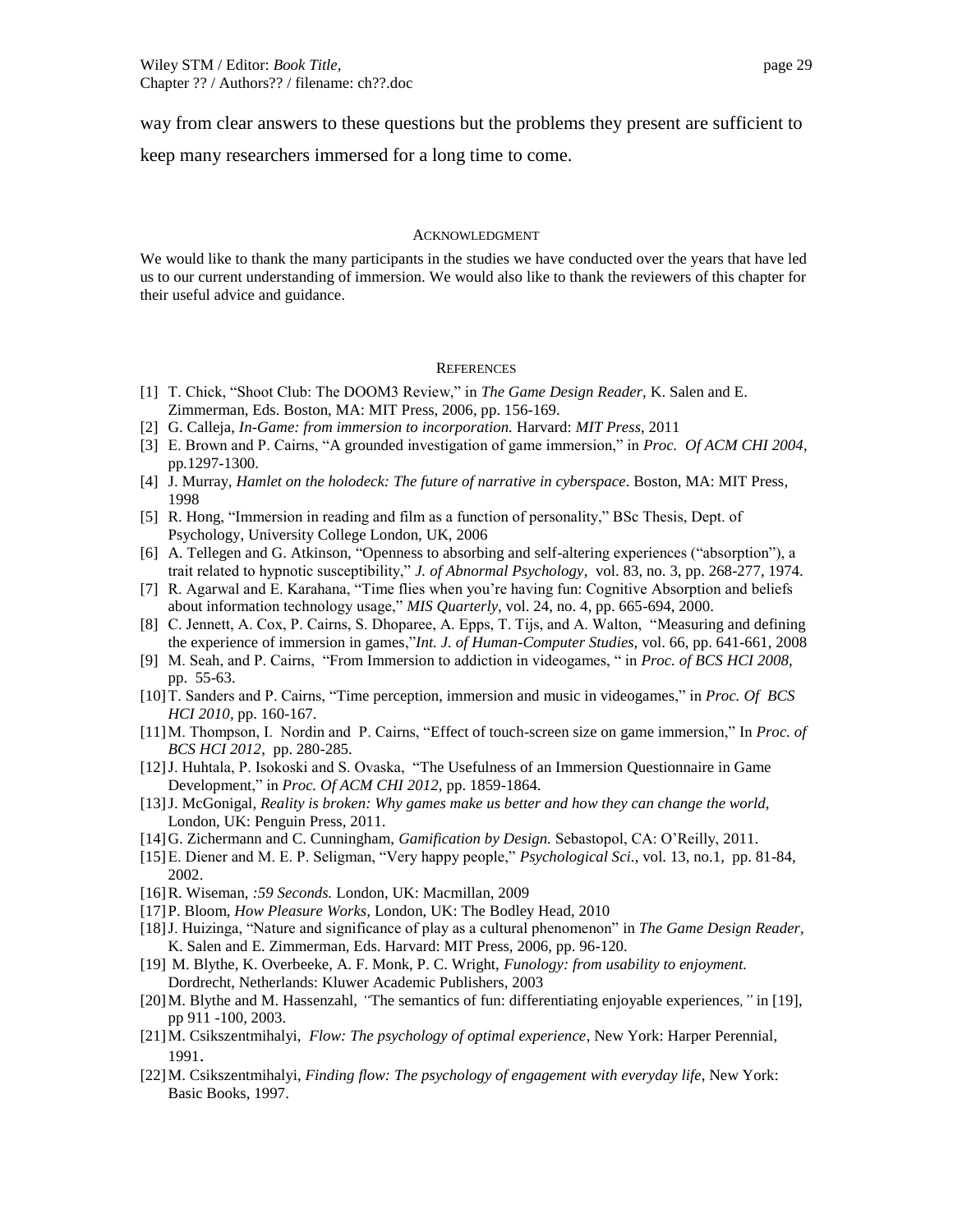- <span id="page-29-0"></span>[23]M. Csikszentmihalyi, "The flow experience and its significance for human psychology," in *Optimal experience: psychological studies of flow in consciousness*, M. Csikszentmihalyi and I. S. Csikszentmihalyi, Eds., Cambridge UK: CUP, 1988, pp. 15-35.
- <span id="page-29-1"></span>[24]J. Chen, "Flow in games (and everything else)," *Comm. ACM*, vol. 50, no. 4, pp. 31-34 2007.
- <span id="page-29-2"></span>[25]B. Cowley, D. Charles, M. Black and R. Hickey, "Toward an understanding of flow in video games," *ACM Computers in Entertainment*, vol. 6, no. 2, pp. 20:1-20:27, 2008.
- <span id="page-29-3"></span>[26]K. Procci and C. Bowers, "An examination of flow and immersion in games," in *Proc. of Human Factors and Ergonomics Soc.,* vol. 55, no. 1, 2183-2187, 2011.
- <span id="page-29-4"></span>[27]D. Kahneman, *Attention and Effort*. Englewood Cliffs, NJ: Prentice Hall, 1973.
- <span id="page-29-5"></span>[28]C. Spence, "Multisensory attention and tactile information-processing," *Behavioural Brain Research*, vol. 135, pp. 57-64, 2002.
- <span id="page-29-6"></span>[29]A. L. Cox, P. Cairns, P. Shah, and M. Carroll, "Not doing but thinking: the role of challenge in the gaming experience," in *Proc. Of ACM CHI 2012*, pp. 79-88.
- <span id="page-29-7"></span>[30]C. Jennett, "Is Game Immersion Just Another Form of Selective Attention? An Empirical Investigation of Real World Dissociation in Computer Game Immersion," PhD thesis, UCL Interaction Centre, UCL, London, UK, 2010.
- <span id="page-29-8"></span>[31]R. Bartle, "Hearts, clubs, diamonds, spades: players who suit MUDS," *J. of MUD Research, 1996.*
- <span id="page-29-9"></span>[32]E. Adams, "Postmodernism and the Three Types of Immersion." Available: http://www.designersnotebook.com/Columns/063\_Postmodernism/063\_postmodernism.htm
- <span id="page-29-10"></span>[33]D. Freeman, *Creating emotions in games*. Berkley: New Riders, 2004
- <span id="page-29-11"></span>[34]J. Schell, *The Art of Game Design.* Burlington, MA: Morgan Kaufmann, 2008
- <span id="page-29-12"></span>[35]E. Calvillo-Gamez, P. Cairns, and A. L. Cox, "Assessing the core elements of the gaming experience,". In *Evaluating user experience in games*, R. Bernhaupt, Ed., Berlin: Springer, pp. 47-71, 2010
- <span id="page-29-13"></span>[36]A. Cooper, *The Inmates are Running the Asylum*, Indianapolis, IA: SAMS, 1999.
- <span id="page-29-14"></span>[37]W. IJsselsteijn, Y. de Kort, K. Poels, A. Jurgelionis and F. Bellotti, "Characterising and measuring user experiences in digital games," in *Advances in Computer Entertainment Technology, ACE 2007*, workshop 'Methods for evaluating games'.
- <span id="page-29-15"></span>[38]K. Poels, Y. de Kort and W. IJsselsteijn, "It's always a lot of fun! Exploring dimensions of digital game experience using focus group methodology," in *Proc. of FuturePlay 2007,* pp. 83-89.
- <span id="page-29-16"></span>[39]E. L-C. Law and X. Sun, "Evaluating user experience of adaptive digital educational games with Activity Theory," *Int. J. of Human-Computer Studies,* vol. 70, pp. 478-497, 2012.
- <span id="page-29-17"></span>[40]J. Schild, J. J. LaViola Jr and M. Masuch, "Understanding User Experience in Stereoscopic 3d Games," ," in *Proc. Of ACM CHI 2012*, pp. 89-98.
- <span id="page-29-18"></span>[41]H. Qin, P. L. P. Rau and G. Salvendy, "Measuring player immersion in the computer narrative," *Int. J. of Human-Computer Interaction*, vol. 25, no. 2, pp. 107-133, 2009.
- <span id="page-29-19"></span>[42]K. Salen, K. and E. Zimmerman, *Rules of play: Game design fundamentals*. Boston, MA: MIT Press*,* 2004
- <span id="page-29-21"></span>[43]H. Qin, P.L.P Rau and G. Salvendy, "Effects of different scenarios of game difficulty on player immersion," *Interacting with Computers*, vol. 22, pp. 230-239, 2010.
- <span id="page-29-20"></span>[44]J. Murray, "The Last Word on Ludology v Narratology in Game Studies," In *Proc. of DiGRA 2005.*
- <span id="page-29-22"></span>[45]P. Sweetser and P. Wyeth, P. "GameFlow: A Model for Evaluating Player Enjoyment in Games," *ACM Computers in Entertainment,* vol 3, no. 3, 2005.
- <span id="page-29-23"></span>[46]P. Sweetser, D. Johson, P. Wyeth and A. Ozdowska, "GameFlow Heuristics for Designing and Evaluating Real-Time Strategy Games," in *Proceedings of IE 2012.*
- <span id="page-29-24"></span>[47]L. Nacke, A. Drachen and S. Goebel, "Methods for Evaluating Gameplay Experience in a Serious Gaming Context," *J. of Computer Science in Sport,* vol. 9, no. 2, pp. 1 – 12, 2010.
- <span id="page-29-25"></span>[48]J. Gonzalez-Sanchez, F. Gutierraz Vela and F., Montero Simarro, "Playability: analysing user experience in video games," *Behaviour and Information Technology,* vol. 31, no. 10, pp. 1033-1054, 2012
- <span id="page-29-26"></span>[49]L. Ermi and F. Mäyrä, F. "Fundamental components of the gameplay experience: Analysing immersion," *Worlds in play: Int. perspectives on digital games research*, vol. 37, 2005.
- <span id="page-29-27"></span>[50]D. Arsenault, "Dark waters: Spotlight on immersion," In *Proc. Of Game-On North America 2005,* pp. 50-52.
- <span id="page-29-28"></span>[51]M. Slater, M. Usoh and A. Steed, "Depth of presence in virtual environments," *Presence*, vol. 3, no. 2, pp. 130-140, 1994.